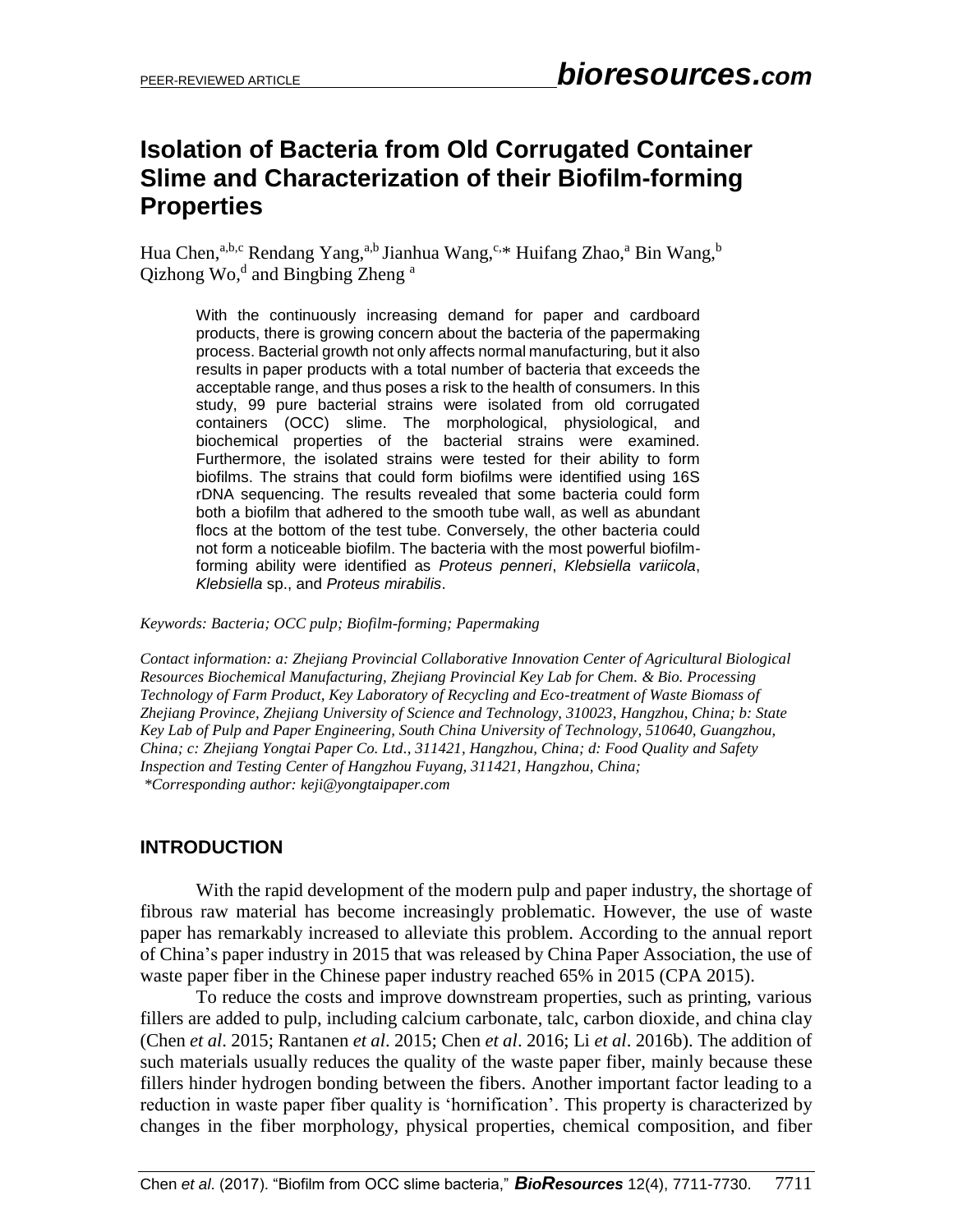surface conditions that results in the reduction of the porosity of the waste paper fiber. The mechanisms involved in hornification include reorganization of the cell walls, irreversible closure of pores, and hemicellulose-polyxylose interactions (Chen *et al*. 2015; Hettegger *et al*. 2016; Pèlach *et al*. 2016). To compensate for these problems, a large amount of highmolecular weight polymer is added to the pulp to increase hydrogen bonding between the fibers (Ashori *et al*. 2013; Fan *et al*. 2015; Li *et al*. 2016a). Of these polymers, starch has the advantages of being biodegradable, environmentally friendly, renewable, and it can be sourced from a wide range of products. As a result, starch has been widely used as a paper enhancer.

However, the glucose generated after starch hydrolysis in pulp provides bacteria with a good nutrient source. This, along with the increasingly prominent use of recycled water because of environmental stress, causes a rapid growth and proliferation of microorganisms, such as bacteria and fungi. When biofilms form and then detach during the manufacturing process, contamination of the equipment and blockage of the waterremoval devices, such as the forming fabric and wet-press felts, can occur. Over time, this produces low-quality paper, affects the normal operation of the machinery, and leads to a reduction in the paper product quality and printing machine efficiency. One of the most effective ways to inhibit blockage of the process is to reinforce pipeline cleaning, but this process will also cause the enhancement of discharge, resulting in rising production costs.

To solve the problem of slime, various biocides are used, such as isothiazolinone (CIT/MIT) (Lin *et al*. 2010) and phenolic compounds (Neyret *et al*. 2014). Recently, antibacterial proteins (Barbiroli *et al*. 2012) and ciprofloxacin (CipHCl) (Dong *et al*. 2014) have also been proposed for antibacterial applications. However, most of the microorganisms in slime have thick, viscous capsules that are resistant to biocides by up to 1000 times that of ordinary plankton. Furthermore, bacteria can attach firmly to the surface of pipelines *via* the capsule, which makes them resistant to washing and encourages proliferation (Wang 2000). Over recent decades, many species of bacteria have been found in slime. Factors such as different bacterial species, different bacterial carriers, and organic substances can influence the germicidal efficacy of different biocides. Thus, the identification of the microorganisms in slime is particularly important for the selection of suitable biocides.

## **EXPERIMENTAL**

#### **Materials**

#### *Sample collection*

Slime was collected from the wire section of PM 7 paper machine of Zhejiang Yongtai Paper Co. Ltd. (Hangzhou, China). The main raw pulp material from the paper machine was old corrugated container (OCC) waste paper. The solids concentration of the slime was 4.63%. The content of cellulose, hemicellulose, and lignin of fiber was respectively 60.82%, 9.38%, and 5.54%.The slime was placed in a sealed and disinfected bag, transported to lab in an hour at 20  $\degree$ C, and then stored at 4  $\degree$ C for 2 days.

#### *Main experimental reagents*

The main experimental reagents were 2xPCR Mix (Dongsheng Biotech Co., Ltd., Guangzhou, China), agarose (GenStar Biosolutions Co., Ltd., Beijing, China), DNA markers (Takara Biotechnology Co., Ltd., Dalian, China), glutaraldehyde solution (Xilong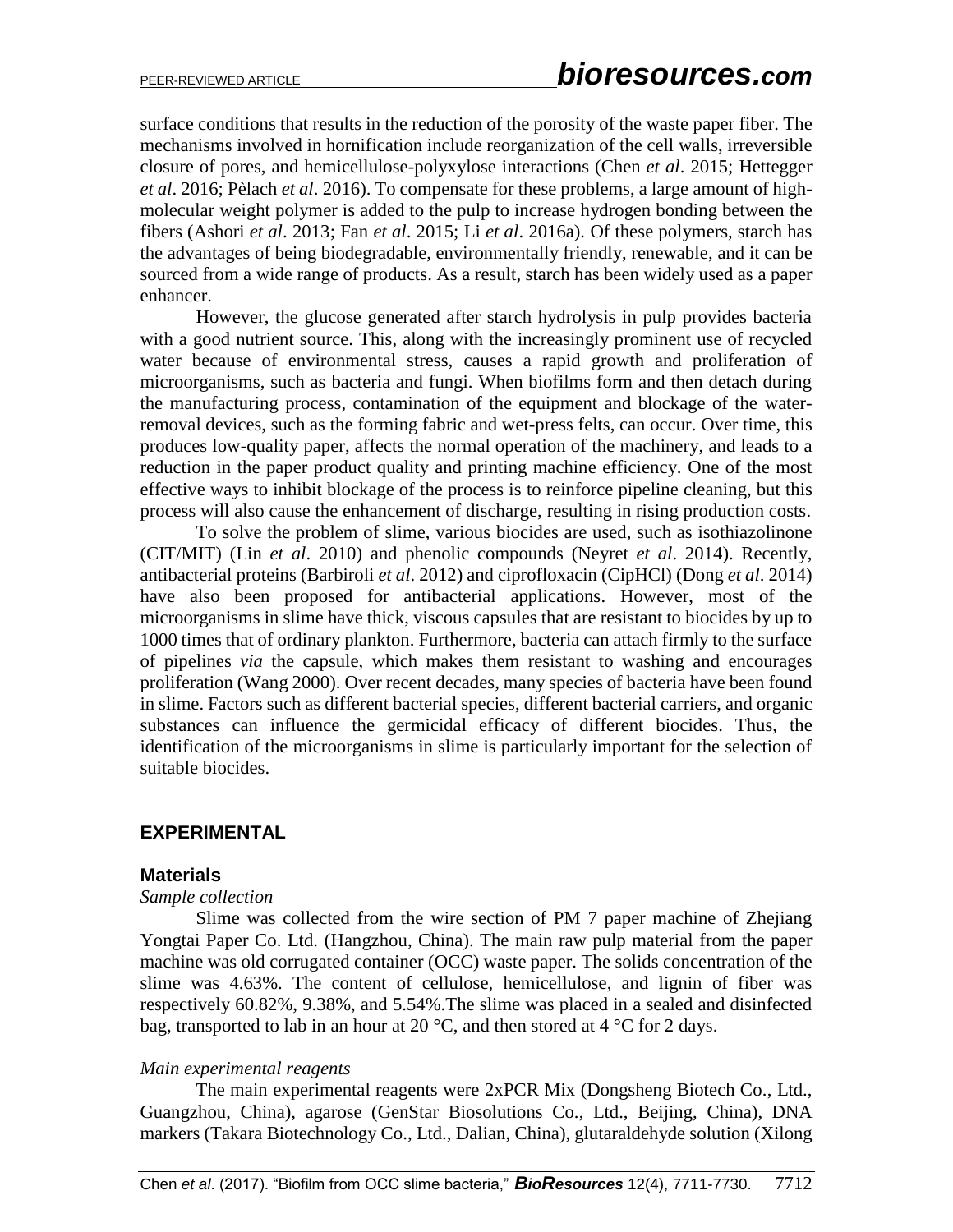Scientific Co., Ltd., Shantou, China), and a HBI microbial biochemical identification kit (Hope Bio-technology Co., Ltd., Qingdao, China).

#### **Methods**

The equipment used in this study were a polymerase chain reaction (PCR) machine (T-Gradient, Biometra, Göttingen, Germany), scanning electron microscope (SEM) (JSM-6360LA, Jeol Ltd., Tokyo, Japan), and 3.2 million-pixel integrated digital microscope (SMARTe-320, Optec Instrument Co., Ltd., Chongqing, China).

#### *Isolation and purification of the microorganisms*

At an aseptic operating station, a small amount of freshly-sampled slime was removed using a sterile inoculation needle and streak-plated on a solid medium in a Zshape. Ten plates were streaked for each of the four mediums used in this study. The 40 plates were then incubated at room temperature  $(25 \degree C)$  for 2 d. Colonies with different morphologies were progressively isolated and streak-plated until pure bacteria clones were obtained.

After isolation and purification, 99 pure isolates were obtained from the fresh slime samples. The isolates were then successfully cultured in the JLJ ( $n = 19$ ), KB ( $n = 22$ ), LB  $(n = 28)$ , and NYGA  $(n = 30)$  media.

For the JLJ medium, 10 g of peptone, 0.5 g of NaCl, 0.5 g of  $K_2PO_4$ , 0.5 g of  $MgSO_4$ <sup>-7</sup>H<sub>2</sub>O, and a trace amount of  $Fe<sub>2</sub>(SO<sub>4</sub>)<sub>3</sub>$ <sup>-7</sup>H<sub>2</sub>O were dissolved in an inlet pulp sample (1000 mL; filter sterilized) and divided into 10 flasks (100 mL each). Agar powder  $(1.7 \text{ g})$  was added to each bottle and sterilized at 120 °C for 16 min.

For the KB medium, 20 g of peptone, 1.5 g of  $K_2PO_4$ , and 1.5 g of  $MgSO_4 \cdot 7H_2O$ were dissolved in deionized water (1000 mL). The pH was adjusted to 7.2, and then the solution was divided into 10 flasks (100 mL each). Agar powder (1.7 g) was added to each bottle and sterilized at 120 °C for 16 min.

For the LB medium, 10 g of peptone, 5 g of yeast extract, and 10 g of NaCl were dissolved in deionized water (1000 mL) and divided into 10 flasks (100 mL each). Agar powder (1.7 g) was added to each bottle and sterilized at 120  $\degree$ C for 16 min.

For the NYGA medium, 3 g of yeast extract, 5 g of beef extract, and 20 g of sucrose were dissolved in deionized water (1000 mL). The pH was adjusted to 7.0, and then the solution was divided into 10 flasks (100 mL each). Agar powder  $(1.7 g)$  was added to each bottle and sterilized at 120 °C for 16 min.

#### *Examination of the biofilm-forming ability*

At a sterile operating station, pure colonies were picked using sterilized toothpicks. The colonies were inoculated into the liquid LB culture medium and incubated at 37 °C on a shaker (150 rpm) for 48 h. The ability of the isolate to form a biofilm on the wall of the test tube was then studied.

#### *16S rDNA identification of the biofilm-forming bacteria*

16S rDNA of each isolate was amplified by using 27F and 1492R as the PCR primers. The universal primer 27F was 5'-AGAGTTTGATCMTGGCTCAG-3', and the universal primer 1492R was 5'-GGTTACCTTGTTACGACTT-3'. The PCR reaction system (50  $\mu$ L) consisted of 25  $\mu$ L of 2xPCR Mix, 19  $\mu$ L of double distilled water (ddH<sub>2</sub>O), 2 μL of DNA template, 2 μL of forward primer (10  $\mu$ mol/L), and 2 μL of reverse primer (10 µmol/L). The PCR amplification conditions used were 94 °C for 4 min, 94 °C for 30 s,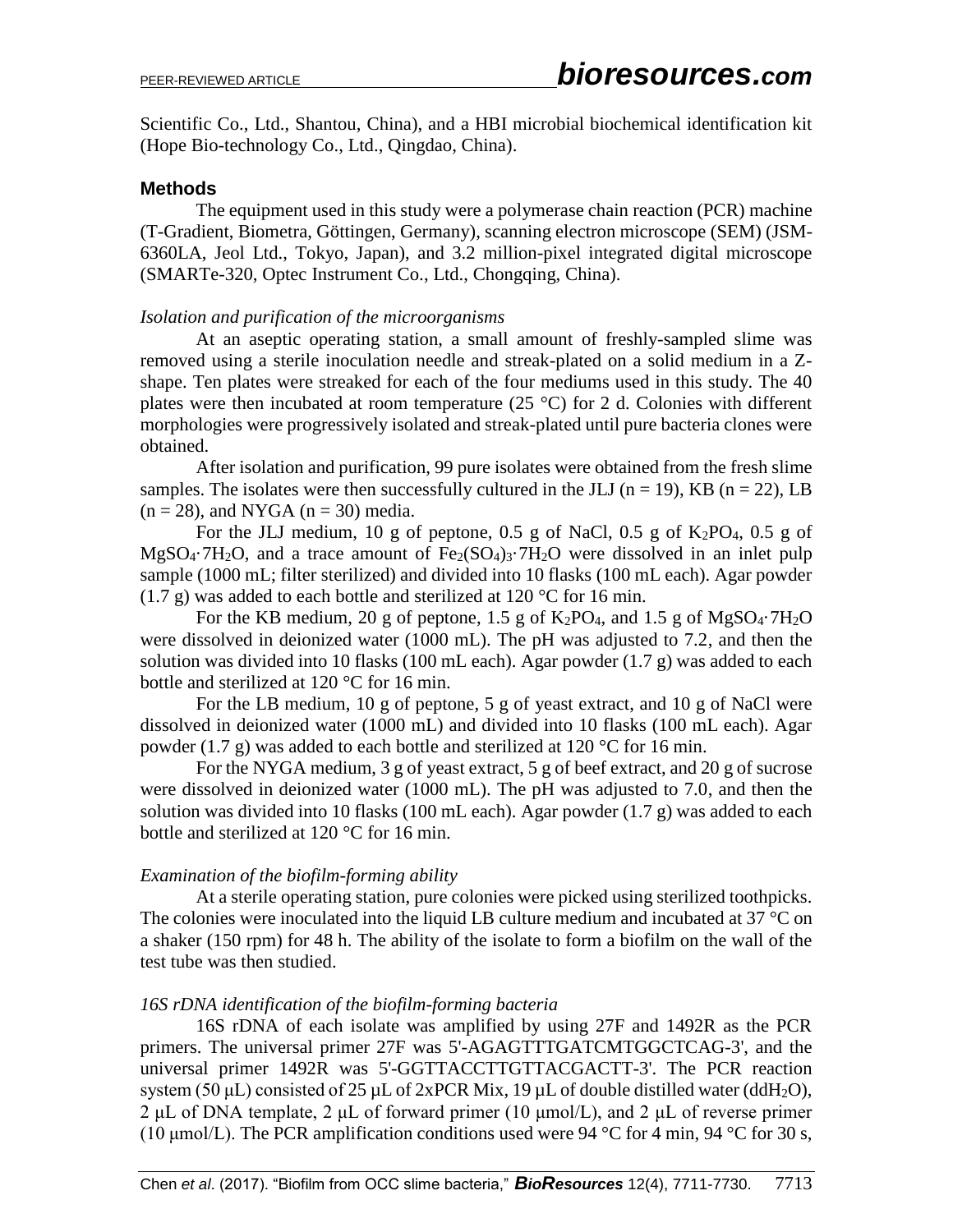55 °C for 30 s, 72 °C for 2 min, 30 cycles, and 72 °C for 10 min. The PCR products were then sequenced and compared by BLAST on NCBI (Bethesda MD, USA). The phylogenetic tree was constructed by MEGA 6.0 software (Temple University, Philadelphia, PA, USA).

#### *Grams staining*

A small water droplet was placed on the slide for smearing. A small bacterial colony was picked using an inoculation loop and suspended in the water droplet. The water was allowed to evaporate at room temperature before the slide underwent flame fixation.

During the initial staining, the samples were stained in an ammonium oxalate crystal violet staining solution for 1 to 2 min. Next, the slide was washed by allowing tap water to flow from the top of the slide downwards until it was colorless.

The samples then underwent mordanting. The samples were stained with Gram's iodine dye solution for 1 to 3 min, and then were washed with water.

The samples were dehydrated. Alcohol decolorization was performed for 30 to 60 s, which was followed by a wash with water.

Counterstaining was then performed, where the samples were stained with red carbonic acid for 10 to 20 s, and were then washed with water.

Microscopic examination was then conducted. Once the samples were completely dry at 32 °C, the specimen was first examined under low-power magnification, and then by high-power magnification and oil immersion.

#### *Spore staining*

*Bacillus* spp. and *Bacillus subtilis*, which were cultured for approximately 24 h, were smeared, dried, and fixed to slides. Three to five drops of malachite green dye were added to the fixed smear. The slides were held with a wooden clip and flame-heated until the dye steamed, but did not boil. Each slide was then further heated for another 4 to 5 min. Evaporation of the dye must be avoided, and as such, small amounts of dye were added as necessary. A 10-min incubation in saturated malachite green solution could also have been used in lieu of the heating step. The excess dye solution was allowed to drip off the slide. The samples were then washed with water until the malachite green no longer faded after the glass cooled. A counterstain with a safranin solution was performed for 1 min, and then the sample was rinsed with water. The samples were examined by oil immersion after they were completely dry.

## *Capsule staining*

The standard bacterial collection and smearing procedures were followed. The samples were naturally dried in air for fixation. Heat-drying for fixation was avoided. Staining was achieved by incubating the smear in a 1% crystal violet aqueous solution for 2 min. The samples were rinsed with 20% copper sulfate aqueous solution and blot-dried with absorbent papers to achieve decolorization. For the microscopic examination, examination by oil immersion was conducted after the specimens were dry.

## *Physio-biochemical identification*

The HBI Microbial Biochemical Identification System (Hope Bio-technology Co., Ltd., Qingdao, China) was used for the physio-biochemical identification of the bacterial isolates. This system contained a 20-well biochemical identification strip and an oxidase test strip. The reagents contained in each well were ortho-nitrophenyl-β-galactoside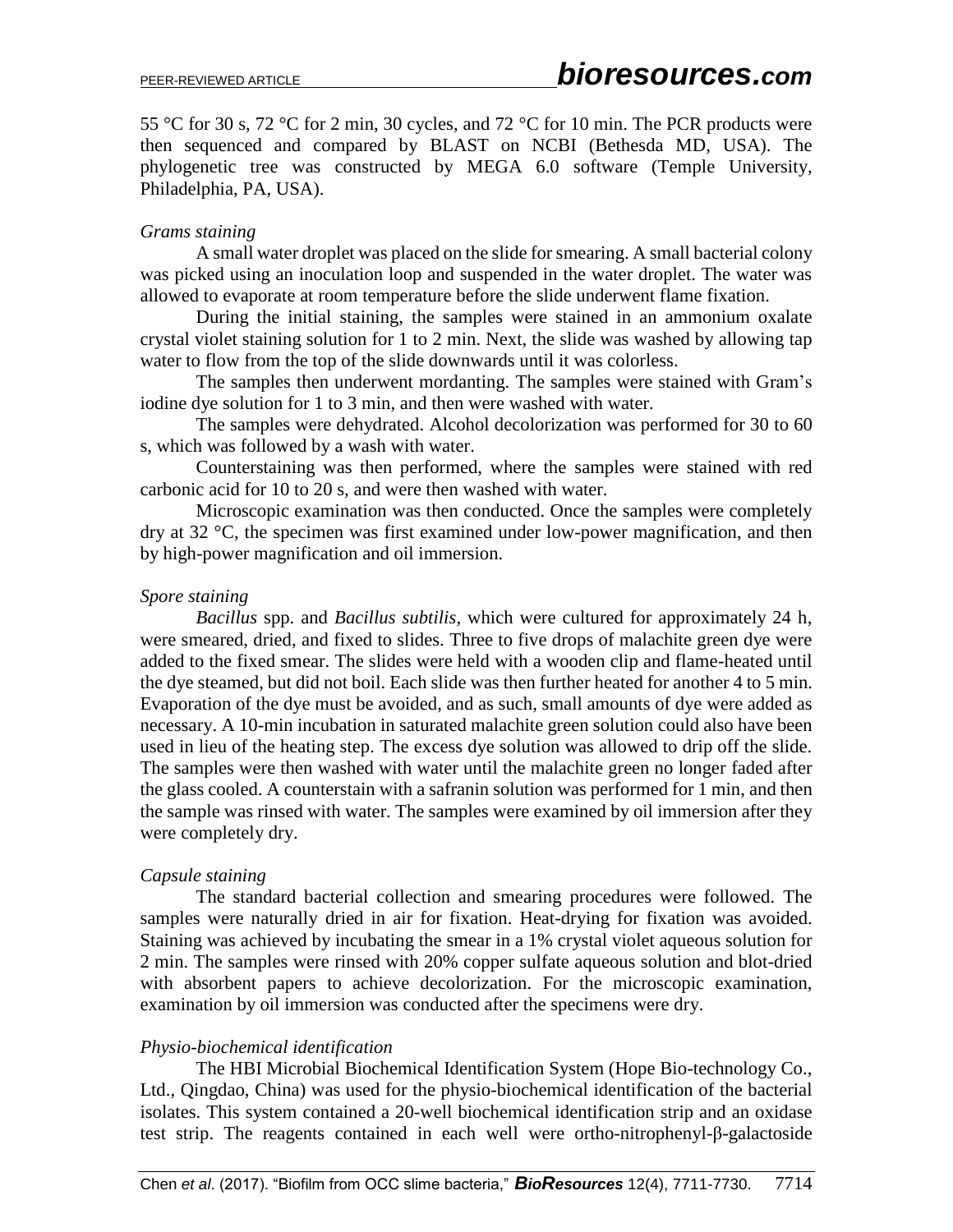(ONPG), arginine (ADH), lysine (LDH), ornithine (ODC), citrate (CIT), hydrogen sulfide (H2S), urease (URE), lactose (LAC), indole (IND), VP, gelatin (GEL), glucose (GLU), mannitol (MAN), inositol (INO), sorbitol (SOR), rhamnose (RHA), sucrose (SAC), melibiose (MEL), amygdalin (AMY), arabinose (ARA), and oxidase (OX).

A biochemical identification strip was taken from the package, and the lid was opened. Holes were made using a punching device. If any of the reagents appeared stained or discolored, the strip was discarded and a new one was used. Using an inoculation loop, a single colony was picked from a prepared nutrient agar or tryptone soya agar plate and inoculated into sterile saline (2 mL), which was then thoroughly ground and mixed in a mixer to prepare the bacteria suspension. Using a pipette, 100  $\mu$ L of the bacteria suspension was added into each hole of the biochemical identification strip. The ADH, LDH, and ODC holes were covered with 200  $\mu$ L to 300  $\mu$ L of sterile liquid paraffin. The biochemical identification strip was then covered and placed onto a plastic base. The reaction was incubated at 35  $\degree$ C to 37  $\degree$ C for 18 h to 24 h. An additional 18 h to 24 h incubation was performed if a negative result was observed for the gelatin biochemical reaction. Before observing the results, the test strip was incubated at  $2^{\circ}C$  to  $8^{\circ}C$ . The oxidase test strip was taken out of the light-shielding paper and 100 µL of 0.85% NaCl solution was transferred to one end of the paper strip using a pipette. A single bacterial colony was then smeared onto the wet paper strip. The results were recorded after 60 s.

#### *Scanning electron microscopy*

For the slide treatment, coverslips  $(1 \text{ cm}^2)$  were prepared by soaking them overnight with 1 M HCl, which was followed by several rinses with anhydrous ethanol and sonication for 30 min (300 W, 3 s sonication followed by a 3-s pause). The prepared coverslips were then placed in a clean petri dish and oven-dried for future use.

The 0.2 M PBS solution (pH 7.4) consisted of 2.6 g of sodium dihydrogen phosphate (NaH<sub>2</sub>PO<sub>4</sub>·H<sub>2</sub>O) and 29 g of disodium hydrogen phosphate (Na<sub>2</sub>HPO<sub>4</sub>·12H<sub>2</sub>O) dissolved in 500 mL of double distilled water.

One liter of sterile water and a sterilized round bottomed flask were prepared for further use. For the 2.5% glutaraldehyde solution, 25% glutaraldehyde, sterile water, and 0.2 M PBS solution were mixed at a ratio of 1:4:5.

By dilution with sterile water, 30%, 50%, 70%, 80%, 90%, and 100% alcohol solutions were prepared.

For the bacterial treatment and fixation, the bacteria were sampled while in the logarithmic phase. A 1 mL sample was removed from the culture medium and centrifuged at 8000 rpm at room temperature for 1 min. The supernatant was discarded and 2.5% glutaraldehyde was added to the pellet, which was followed by thorough mixing and fixation overnight at  $4^{\circ}$ C.

Gradient dehydration using ethanol was then performed. The fixed bacteria were centrifuged at 8000 rpm for 1 min and the supernatant was removed. They were then washed three times with PBS and dehydrated in increasing amounts of ethanol (30%, 50%, 70%, 80%, and 90%). The samples were allowed to stand for 15 min after each ethanol addition, which was followed by centrifugation at 8000 rpm for 1 min. Next, 100% ethanol washes were performed in duplicate under the aforementioned conditions. Finally, the sample was re-suspended in approximately 300  $\mu$ L to 600  $\mu$ L of anhydrous ethanol and stored until future use.

Double-sided adhesive was attached to a large clean petri dish and marked accordingly. Coverslip pieces were transferred onto the double-sided adhesive with flat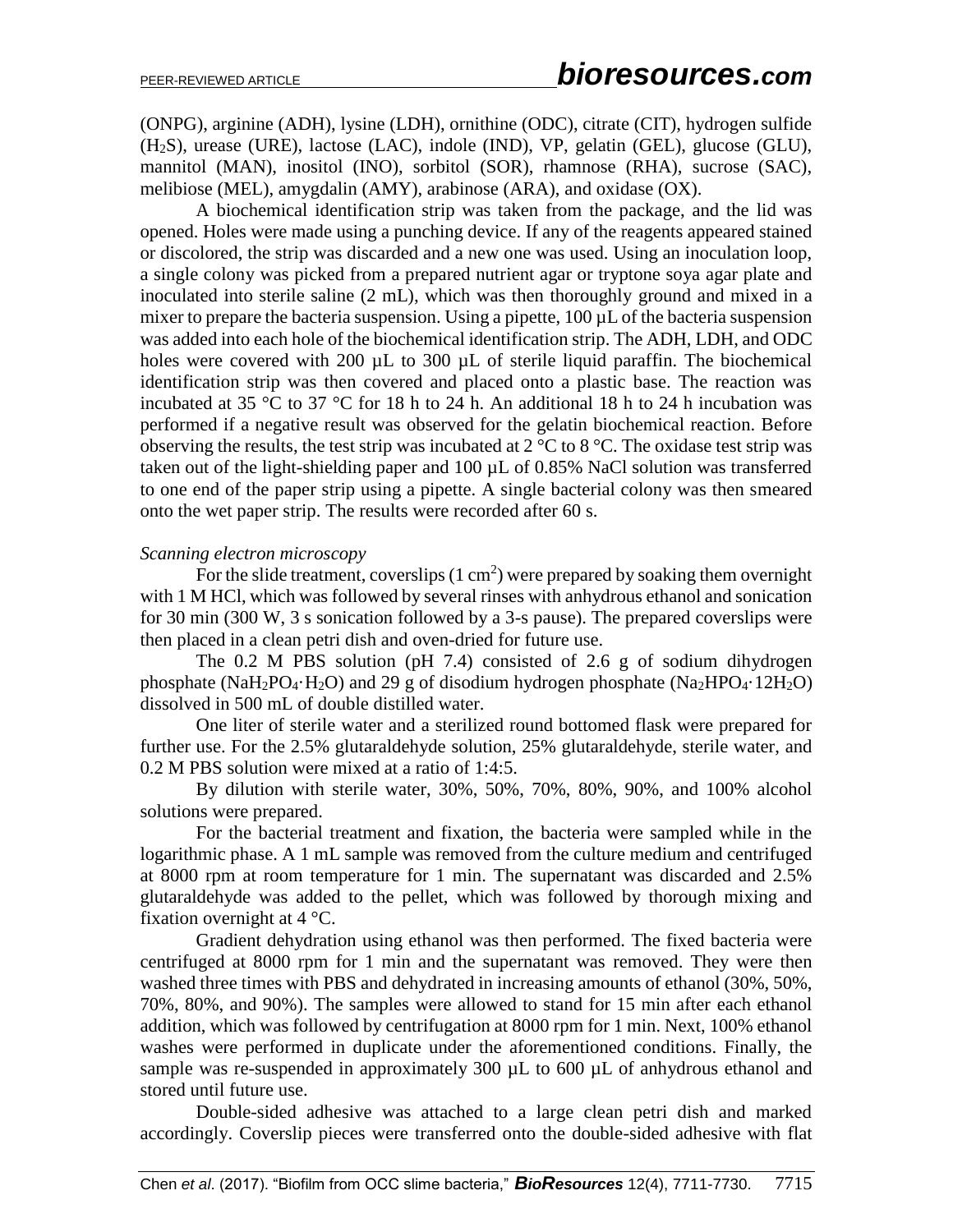head tweezers. Three coverslips were usually prepared for each sample. Bacterial suspensions (7  $\mu$ L to 10  $\mu$ L) were aliquoted onto each coverslip surface, which was then oven-dried with the dish covered in plastic wrap. Finally, the samples were examined under a microscope.

## **RESULTS AND DISCUSSION**

#### **Isolation and Purification of the Bacteria**

The colony morphology was mainly observed as round with a neat edge and central protrusion (Table 1). The majority of the colonies had a milky white color. The LB7 and LB11 colonies displayed special morphologies, which were yurt- and petal-like, respectively.

## **Biofilm-forming Ability**

The results showed that among the 99 pure bacterial strains that were cultured, 18 possessed the ability to form biofilms (Fig. 1). The isolates that showed the strongest biofilm-forming ability were KB3, LB18, LB24, NYGA5, NYGA9, and NYGA15. Large amounts of bacterial flocs were observed at the bottom of the KB6, LB24, and NYGA3 tubes.



**Fig. 1.** Biofilm-forming ability test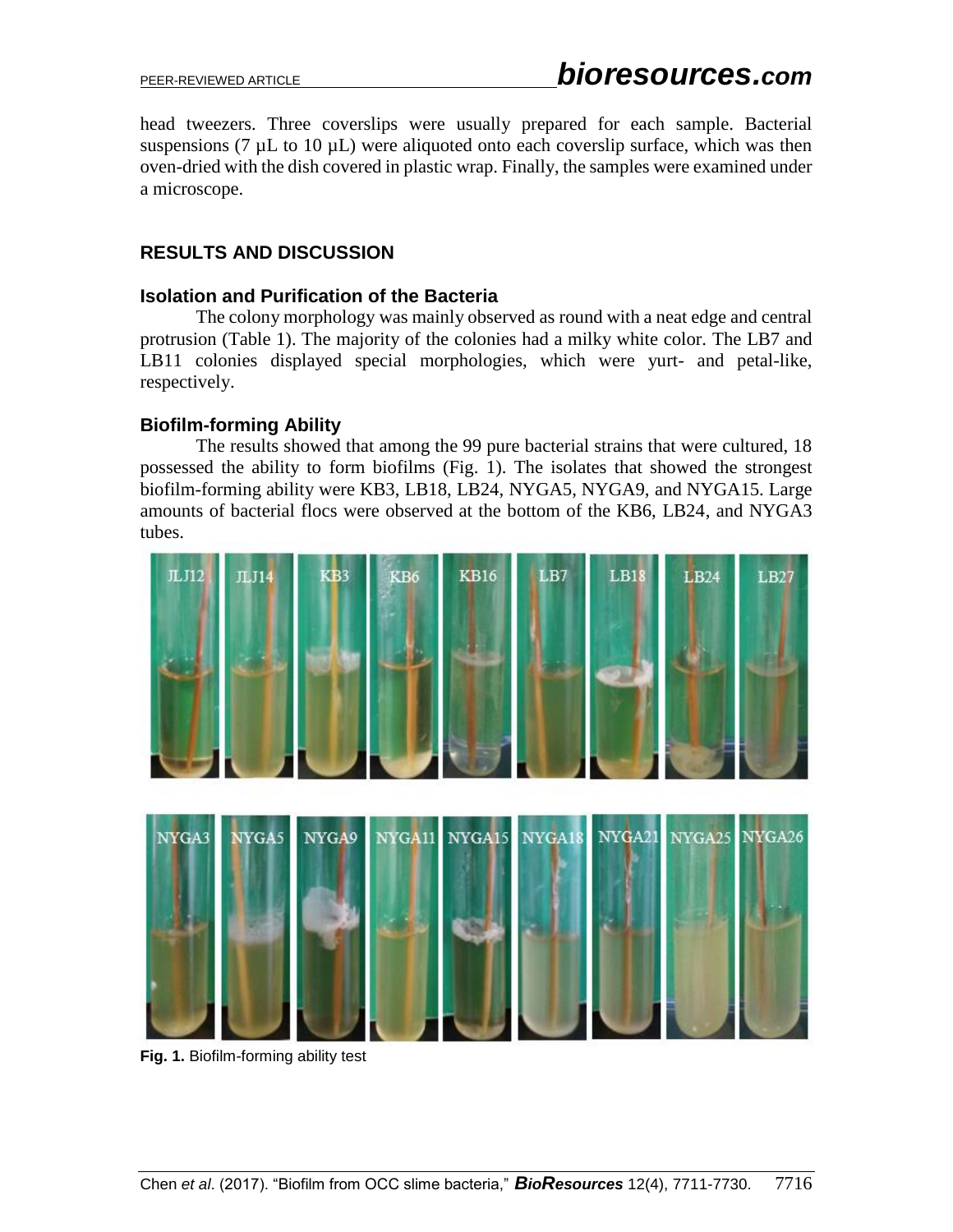| <b>Medium</b><br>and Code | Colony<br><b>Morphology</b> | <b>Diameter</b>  | Edge        | <b>Protrusion</b>     | Color                                     | <b>Surface</b><br><b>Texture</b> | <b>Transparency</b> | <b>Biofilm</b><br><b>Formation</b> |
|---------------------------|-----------------------------|------------------|-------------|-----------------------|-------------------------------------------|----------------------------------|---------------------|------------------------------------|
| JLJ1                      | Round                       | $1.5$ mm         | Neat        | Central<br>protrusion | Burgundy                                  | Smooth<br>and moist              | Opaque              |                                    |
| JLJ2                      | Round                       | $1.5$ mm         | Neat        | Central<br>protrusion | Milky white                               | Smooth<br>and moist              | Opaque              |                                    |
| JLJ3                      | Round                       | $1.0 \text{ mm}$ | Neat        | Central<br>protrusion | Milky yellow                              | Smooth<br>and moist              | Opaque              |                                    |
| JLJ4                      | Round                       | 4.0 mm           | Neat        | Central<br>protrusion | Milky white                               | Smooth<br>and moist              | Opaque              |                                    |
| JLJ5                      | Round                       | $1.5 \text{ mm}$ | Neat        | Central<br>protrusion | Milky white                               | Smooth<br>and moist              | Translucent         |                                    |
| JLJ6                      | Round                       | $1.5 \text{ mm}$ | Neat        | Central<br>protrusion | Milky yellow<br>(slightly)                | Smooth<br>and moist              | Opaque              |                                    |
| JLJ7                      | Round                       | $0.2$ mm         | Neat        | Central<br>protrusion | Milky white                               | Smooth<br>and moist              | Opaque              |                                    |
| JLJ8                      | Round                       | $1.5$ mm         | Neat        | Empty<br>middle       | Burgundy                                  | Smooth<br>and moist              | Opaque              |                                    |
| JLJ9                      | Round                       | $2.0$ mm         | Neat        | Middle<br>concave     | Milky white                               | Smooth<br>and moist              | Opaque              |                                    |
| <b>JLJ10</b>              | Irregular                   | 3.0 mm           | Not neat    | Middle<br>concave     | Milky white                               | Dry                              | Opaque              |                                    |
| <b>JLJ11</b>              | Irregular                   | 3.5 mm           | Not neat    | Middle<br>convex      | Milky white                               | Dry<br>wrinkles                  | Opaque              |                                    |
| JLJ12                     | Oval                        | $4.0$ mm         | <b>Neat</b> | Flat                  | Milky white                               | Smooth<br>and moist              | Opaque              | $\ddot{}$                          |
| JLJ13                     | Round                       | $1.5$ mm         | Neat        | Central<br>protrusion | Milky white                               | Smooth<br>and moist              | Opaque              |                                    |
| JLJ14                     | Irregular                   | $2.0$ mm         | Neat        | Flat                  | Dry<br>Milky yellow<br>Opaque<br>wrinkles |                                  |                     | $\ddot{}$                          |
| <b>JLJ15</b>              | Round                       | 3.0 mm           | Neat        | Central<br>protrusion | Milky white                               | Dry<br>wrinkles                  | Opaque              |                                    |
| <b>JLJ16</b>              | Round                       | $1.5$ mm         | <b>Neat</b> | Flat                  | Milky yellow                              | Smooth<br>and moist              | Opaque              |                                    |

**Table 1.** Bacterial Colony Morphology and Biofilm-forming Ability Statistics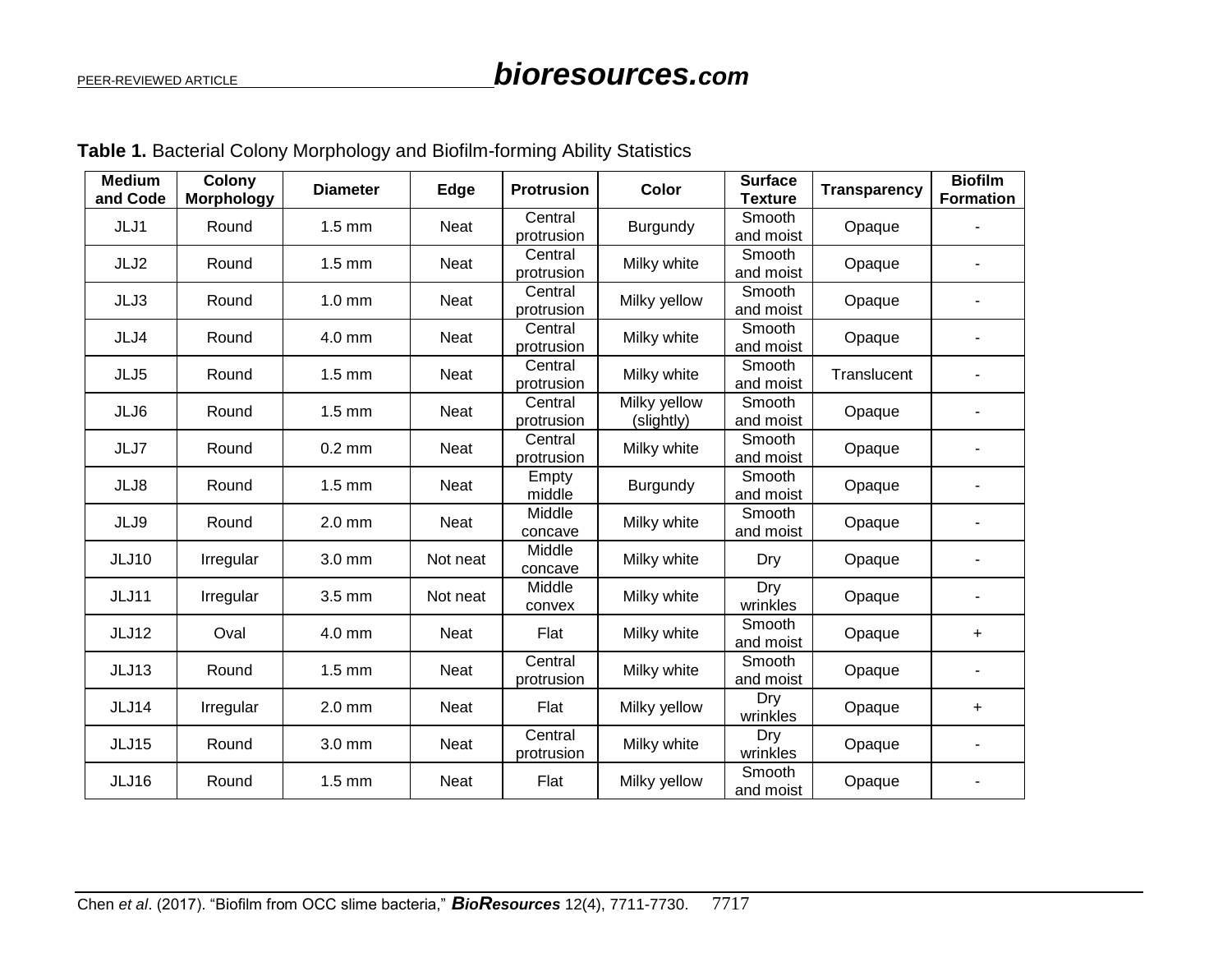| <b>Medium</b><br>and Code | Colony<br><b>Morphology</b> | <b>Diameter</b>  | Edge        | Protrusion            | <b>Color</b>                           | <b>Surface</b><br><b>Texture</b> | <b>Transparency</b> | <b>Biofilm</b><br><b>Formation</b> |
|---------------------------|-----------------------------|------------------|-------------|-----------------------|----------------------------------------|----------------------------------|---------------------|------------------------------------|
| JLJ17                     | Round                       | $0.5$ mm         | Neat        | Central<br>protrusion | Milky white                            | Smooth<br>and moist              | Opaque              |                                    |
| JLJ18                     | Round                       | $2.0$ mm         | Neat        | Central<br>protrusion | Yellow (with a<br>transparent<br>edge) | Smooth<br>and moist              | Opaque              |                                    |
| <b>JLJ19</b>              | Round                       | $1.0$ mm         | Neat        | Central<br>protrusion | Milky white                            | Smooth<br>and moist              | Opaque              |                                    |
| KB1                       | Irregular                   | $2.5$ mm         | Not neat    | Central<br>protrusion | Milky white                            | Smooth<br>and moist              | No                  |                                    |
| KB <sub>2</sub>           | Round                       | 3 mm             | Neat        | Central<br>protrusion | Milky white                            | Smooth<br>and moist              | No                  |                                    |
| KB <sub>3</sub>           | Round                       | $2.5$ mm         | <b>Neat</b> | Central<br>protrusion | Yellowish-<br>green                    | Smooth<br>and moist              | No                  | $++$                               |
| KB4                       | Round                       | $2 \, \text{mm}$ | Neat        | Central<br>protrusion | Milky white                            | Smooth<br>and moist              | No                  |                                    |
| KB <sub>5</sub>           | Irregular                   | $2.5 \text{ mm}$ | Not neat    | Central<br>protrusion | Milky white                            | Smooth<br>and moist              | No                  | L.                                 |
| KB <sub>6</sub>           | Round                       | 3 mm             | <b>Neat</b> | Flat                  | Milky white                            | Half dry                         | <b>No</b>           | $+$                                |
| KB7                       | Irregular                   | 2 mm             | <b>Neat</b> | Flat                  | Red                                    | Smooth<br>and moist              | No                  |                                    |
| KB8                       | Round                       | 3 mm             | Not neat    | Flat                  | Milky white                            | Half dry                         | No                  | $\blacksquare$                     |
| KB <sub>9</sub>           | Flower-like                 | $2 \, \text{mm}$ | Not neat    | Flat                  | Milky white                            | Half dry                         | No                  |                                    |
| <b>KB10</b>               | Round                       | 3 mm             | Neat        | Central<br>protrusion | Milky white                            | Smooth<br>and moist              | Translucent         |                                    |
| <b>KB11</b>               | Round                       | 2 mm             | <b>Neat</b> | Central<br>protrusion | Milky white                            | Smooth<br>and moist              | No                  |                                    |
| <b>KB12</b>               | Round                       | $0.8$ mm         | Neat        | Central<br>protrusion | White                                  | Smooth<br>and moist              | No                  |                                    |
| <b>KB13</b>               | Round                       | 1mm              | Neat        | Central<br>protrusion | Pale yellow                            | Smooth<br>and moist              | No                  |                                    |
| <b>KB14</b>               | Round                       | $0.8$ mm         | Neat        | Central<br>protrusion | Milky white                            | Smooth<br>and moist              | No                  |                                    |
|                           |                             |                  |             |                       |                                        |                                  |                     |                                    |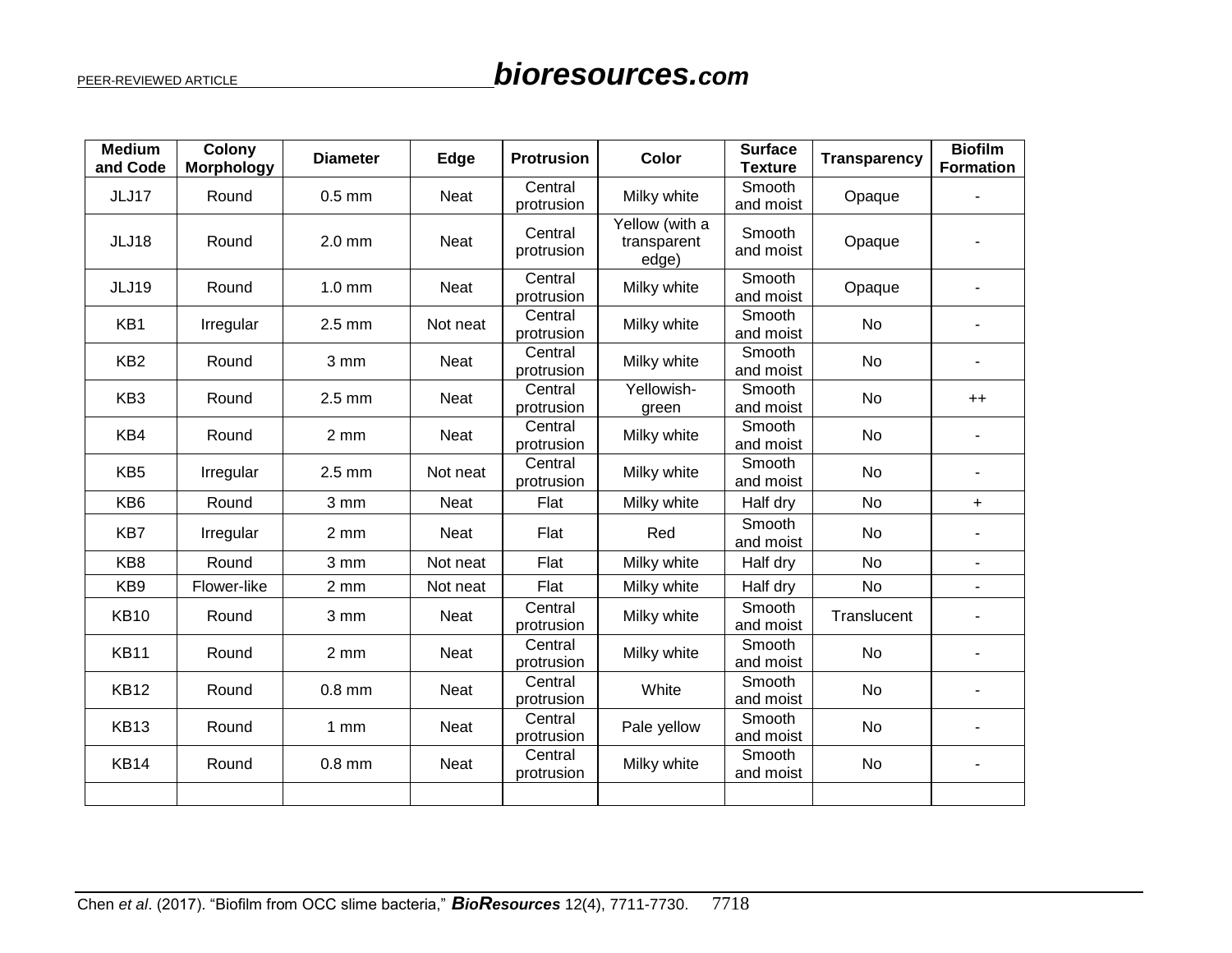| <b>Medium</b><br>and Code | Colony<br><b>Morphology</b> | <b>Diameter</b>     | Edge        | <b>Protrusion</b>                | <b>Color</b>               | <b>Surface</b><br><b>Texture</b>                  | <b>Transparency</b> | <b>Biofilm</b><br><b>Formation</b> |
|---------------------------|-----------------------------|---------------------|-------------|----------------------------------|----------------------------|---------------------------------------------------|---------------------|------------------------------------|
| <b>KB15</b>               | Round                       | $0.7$ mm            | Neat        | Central<br>protrusion            | Yellow                     | Smooth<br>and moist                               | No                  |                                    |
| <b>KB16</b>               | Irregular                   | $1.5 \times 0.8$ cm | Not neat    | Multiple<br>small<br>protrusions | White                      | Smooth<br>and moist                               | No                  | $\ddot{}$                          |
| <b>KB17</b>               | Round                       | $1.5 \text{ mm}$    | Neat        | Central<br>protrusion            | Yellowish-<br>green        | Smooth<br>and moist                               | <b>No</b>           | L,                                 |
| <b>KB18</b>               | Round                       | $1$ mm              | Neat        | Central<br>protrusion            | Milky white                | Smooth<br>and moist                               | <b>No</b>           |                                    |
| <b>KB19</b>               | Round                       | 5 mm                | Neat        | Slightly<br>concave              | Pale yellow                | Smooth<br>and moist                               | No                  |                                    |
| <b>KB20</b>               | Irregular                   | $0.5$ mm            | Petal-like  | Flat                             | Milky white                | Smooth<br>No<br>and moist                         |                     |                                    |
| <b>KB21</b>               | Round                       | 8 mm                | Neat        | Flat                             | White                      | Smooth<br>and moist                               | Yes                 | $\overline{a}$                     |
| <b>KB22</b>               | Round                       | $1.5 \text{ mm}$    | Neat        | Central<br>protrusion            | Colorless                  | Smooth<br>and moist                               | Yes                 |                                    |
| LB1                       | Round                       | $2.0$ mm            | Neat        | Central<br>protrusion            | Milky white                | Smooth<br>and moist                               | Opaque              | ٠                                  |
| LB <sub>2</sub>           | Round                       | $2.0$ mm            | Neat        | Central<br>protrusion            | Milky yellow               | Smooth<br>and moist                               | Translucent         |                                    |
| LB <sub>3</sub>           | Irregular                   | 3.0 mm              | Not neat    | Central<br>protrusion            | Milky yellow<br>(slightly) | Dry<br>wrinkles                                   | Opaque              |                                    |
| LB4                       | Round                       | $0.2$ mm            | Neat        | Central<br>protrusion            | Dark yellow                | Smooth<br>and moist                               | Opaque              | ٠                                  |
| LB <sub>5</sub>           | Round                       | 4.0 mm              | Neat        | Flat                             | Milky white                | Smooth<br>and moist                               | Opaque              |                                    |
| LB <sub>6</sub>           | Round                       | $2.5$ mm            | <b>Neat</b> | Flat                             | Milky white                | Smooth<br>Translucent<br>and moist                |                     | L.                                 |
| LB7                       | Yurt-like                   | $2.5$ mm            | <b>Neat</b> | Yurt-like<br>protrusion          | White                      | Protrusion<br>was<br>covered<br>by a thin<br>film | Opaque              | $\ddot{}$                          |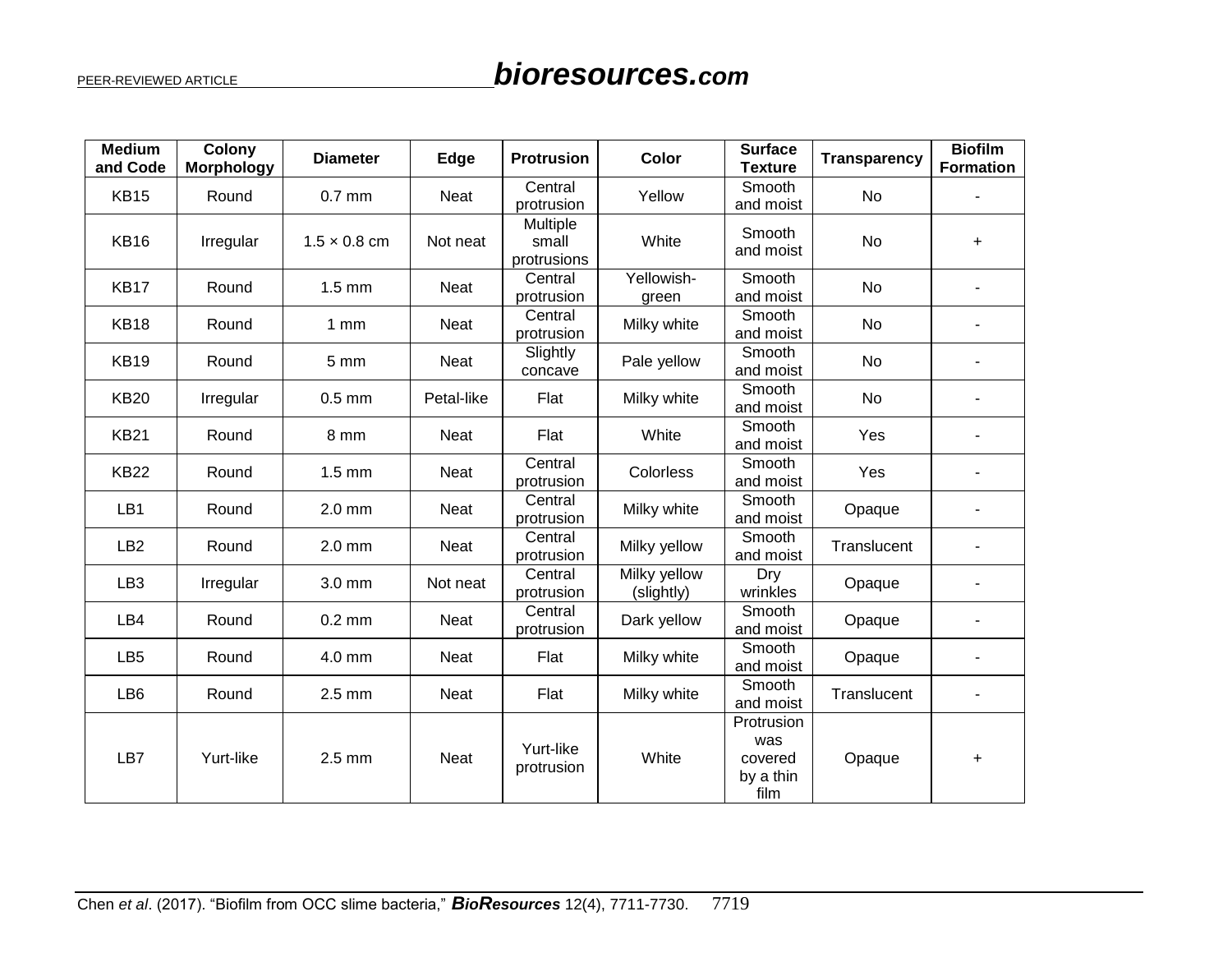| <b>Medium</b><br>and Code | Colony<br><b>Morphology</b> | <b>Diameter</b> | Edge            | <b>Protrusion</b>                                         | <b>Color</b>                                               | <b>Surface</b><br><b>Texture</b> | <b>Transparency</b> | <b>Biofilm</b><br><b>Formation</b> |
|---------------------------|-----------------------------|-----------------|-----------------|-----------------------------------------------------------|------------------------------------------------------------|----------------------------------|---------------------|------------------------------------|
| LB <sub>8</sub>           | Irregular                   | 3.0 mm          | Not neat        | Central<br>protrusion                                     | Milky white                                                | Smooth<br>and moist              | Opaque              |                                    |
| LB9                       | Round                       | 3.0 mm          | <b>Neat</b>     | Middle<br>white spots<br>surrounded<br>by dry<br>wrinkles | Milky white                                                | Half dry<br>with<br>wrinkles     | Opaque              |                                    |
| <b>LB10</b>               | Round                       | $2.0$ mm        | Neat            | Central<br>protrusion                                     | Burgundy<br>(darker middle<br>with a lighter<br>periphery) | Smooth<br>and moist              | Opaque              |                                    |
| <b>LB11</b>               | Irregular<br>(Flower-like)  | $2.5$ mm        | Not neat        | Flat                                                      | Dry<br>Milky yellow<br>wrinkles                            |                                  | Opaque              |                                    |
| <b>LB12</b>               | Round                       | 3.0 mm          | Neat            | Central<br>protrusion                                     | Smooth<br>Milky yellow<br>and moist                        |                                  | Opaque              |                                    |
| <b>LB13</b>               | Round                       | $2.0$ mm        | <b>Neat</b>     | Flat                                                      | Milky white                                                | <b>Half Dry</b>                  | Transparent         |                                    |
| <b>LB14</b>               | Round                       | $5.0$ mm        | Needle-<br>like | Central<br>protrusion                                     | Milky yellow                                               | Dry<br>wrinkles                  | Opaque              |                                    |
| <b>LB15</b>               | Round                       | $1.0$ mm        | <b>Neat</b>     | Central<br>protrusion                                     | Burgundy                                                   | Smooth<br>and moist              | Opaque              |                                    |
| <b>LB16</b>               | Irregular                   | 3.0 mm          | <b>Neat</b>     | Central<br>protrusion                                     | Milky white                                                | Smooth<br>and moist              | Opaque              |                                    |
| <b>LB17</b>               | Round                       | $2.0$ mm        | <b>Neat</b>     | Central<br>protrusion                                     | Burgundy                                                   | Smooth<br>and moist              | Opaque              |                                    |
| <b>LB18</b>               | Round                       | $2.5$ mm        | <b>Neat</b>     | Yurt-like<br>protrusion                                   | Protrusion<br>White<br>covered<br>by a film                |                                  | Opaque              | $^{+++}$                           |
| <b>LB19</b>               | Round                       | 3.0 mm          | <b>Neat</b>     | Central<br>protrusion                                     | Yellow<br>Smooth<br>Opaque                                 |                                  |                     |                                    |
| <b>LB20</b>               | Round                       | $1.0$ mm        | <b>Neat</b>     | Central<br>protrusion                                     | Milky white<br>Smooth<br>Opaque                            |                                  |                     |                                    |
| LB21                      | Round                       | $1.0$ mm        | <b>Neat</b>     | Central<br>protrusion                                     | Milky white                                                | Smooth                           | Opaque              |                                    |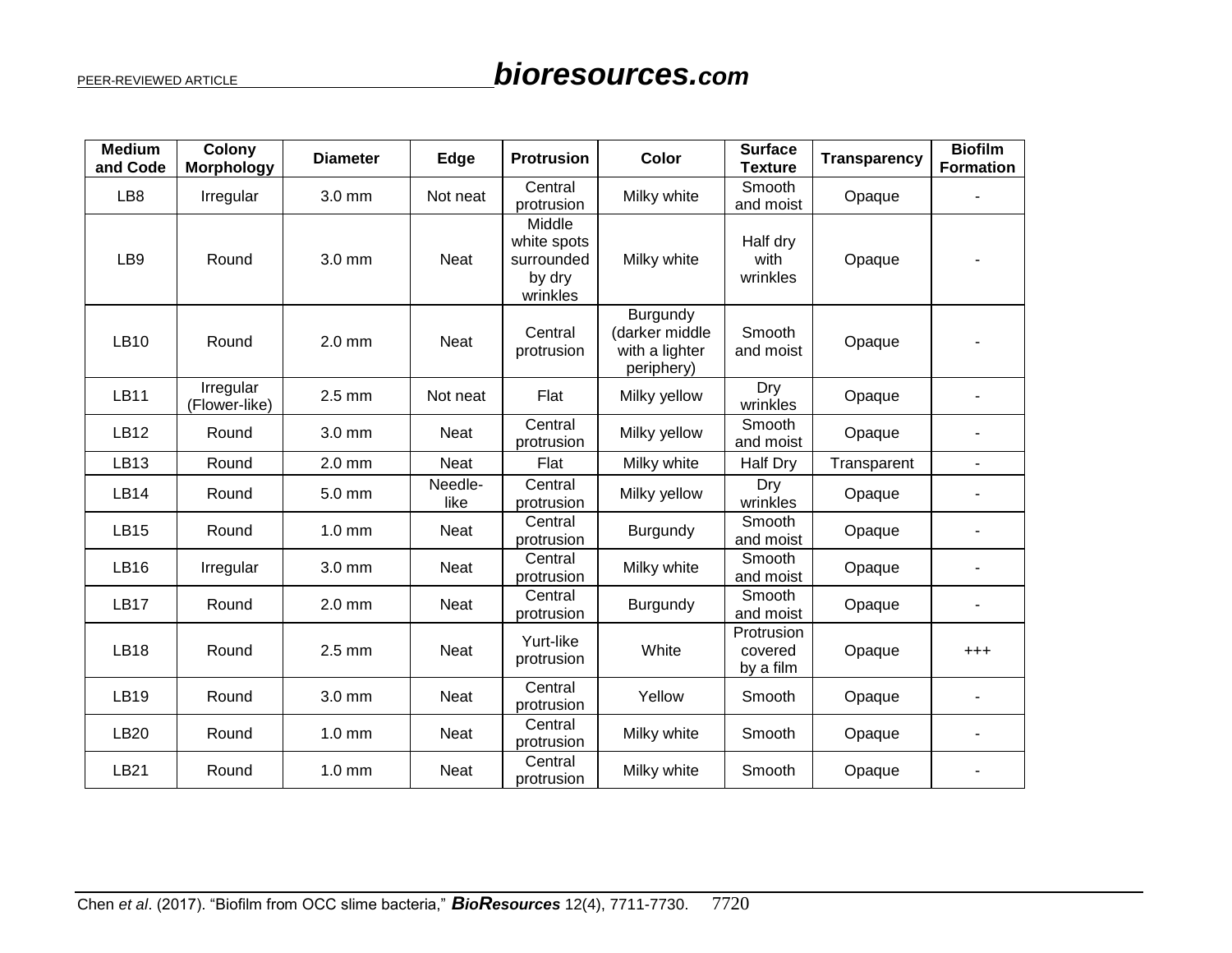| <b>Medium</b><br>and Code | Colony<br><b>Morphology</b> | <b>Diameter</b>     | Edge        | <b>Protrusion</b>                              | Color                              | <b>Surface</b><br><b>Texture</b> | <b>Transparency</b>     | <b>Biofilm</b><br><b>Formation</b> |
|---------------------------|-----------------------------|---------------------|-------------|------------------------------------------------|------------------------------------|----------------------------------|-------------------------|------------------------------------|
| <b>LB22</b>               | Round                       | 5.0 mm              | Not neat    | <b>No</b><br>protrusion                        | White                              | Rough                            | Transparent             |                                    |
| LB23                      | Oval                        | 3.0 mm              | Not neat    | Central<br>protrusion                          | Red                                | Smooth                           | Opaque                  | ä,                                 |
| <b>LB24</b>               | Round                       | 4.0 mm              | Not neat    | Flat                                           | White                              | Rough                            | Opaque                  | $++$                               |
| <b>LB25</b>               | Round                       | $3.0 \text{ mm}$    | Not neat    | Central<br>Milky white<br>Smooth<br>protrusion |                                    | Transparent                      |                         |                                    |
| <b>LB26</b>               | Round                       | $2.0$ mm            | Neat        | Central<br>protrusion                          | Milky white                        | Smooth                           | Opaque                  |                                    |
| <b>LB27</b>               | Round                       | $3.0$ mm            | <b>Neat</b> | Higher<br>protrusion<br>in middle              | White                              | Smooth<br>Opaque                 |                         | $\ddot{}$                          |
| <b>LB28</b>               | Round                       | $0.5$ mm            | <b>Neat</b> | Central<br>protrusion                          | Milky white<br>Smooth              |                                  | Opaque                  |                                    |
| NYGA1                     | Round                       | 1 cm                | <b>Neat</b> | Central<br>protrusion                          | Milky white                        | Smooth<br>and moist              | No                      |                                    |
| NYGA2                     | Round                       | 7 mm                | <b>Neat</b> | Central<br>protrusion                          | Smooth<br>Transparent<br>and moist |                                  | Yes                     |                                    |
| NYGA3                     | Oval                        | $1.1 \times 8$ mm   | Uneven      | Middle<br>convex                               | White                              | Dry and<br>rough                 | No                      | $\ddot{}$                          |
| NYGA4                     | Round                       | 7 mm                | Neat        | Central<br>protrusion                          | Transparent                        | Smooth<br>and moist              | Yes                     |                                    |
| NYGA5                     | Round                       | 4 mm                | <b>Neat</b> | Central<br>protrusion                          | Milky white                        | Smooth<br>and moist              | No                      | $++$                               |
| NYGA6                     | Irregular                   | 6 mm                | Uneven      | Central<br>protrusion                          | Milky white                        | Smooth<br>and moist              | Slightly<br>transparent |                                    |
| NYGA7                     | Round                       | 3 mm                | Neat        | Slightly<br>convex                             | Milky white                        | Smooth<br>and moist              | No                      |                                    |
| NYGA8                     | Round                       | 3 mm                | Neat        | Central<br>protrusion                          | Milky white                        | Smooth<br>and moist              | No                      |                                    |
| NYGA9                     | Irregular                   | $1.6 \times 1.1$ cm | Uneven      | Central<br>protrusion                          | Milky white                        | Smooth<br>and moist              | <b>No</b>               | $^{+++}$                           |
| NYGA10                    | Round                       | 1 <sub>mm</sub>     | <b>Neat</b> | Central<br>protrusion                          | Pink                               | Smooth<br>and moist              | No                      |                                    |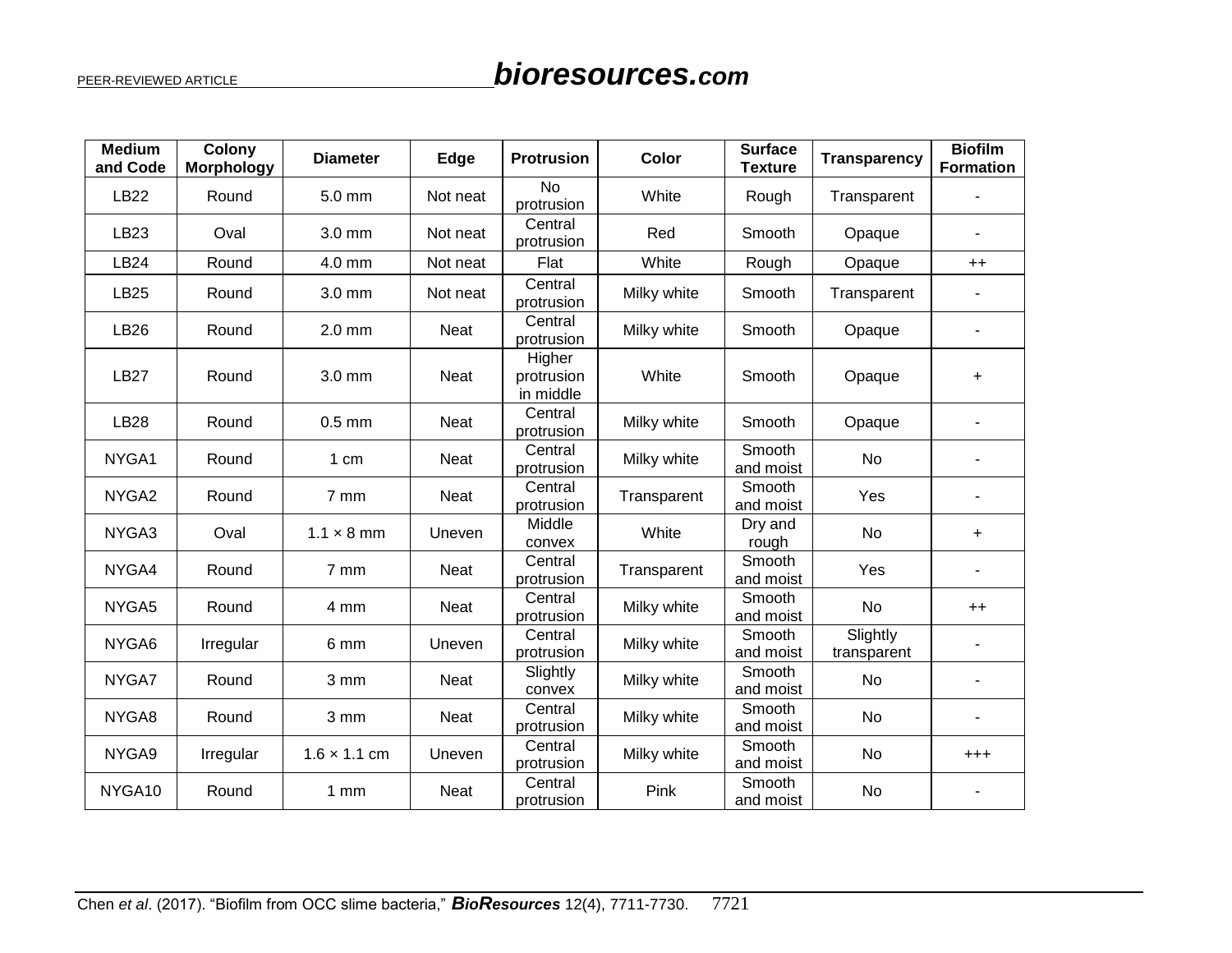| <b>Medium</b><br>and Code | Colony<br><b>Morphology</b> | <b>Diameter</b>   | Edge              | <b>Protrusion</b>     | Color                         | <b>Surface</b><br><b>Texture</b> | <b>Transparency</b> | <b>Biofilm</b><br><b>Formation</b> |
|---------------------------|-----------------------------|-------------------|-------------------|-----------------------|-------------------------------|----------------------------------|---------------------|------------------------------------|
| NYGA11                    | Round                       | 2 mm              | <b>Neat</b>       | Central<br>protrusion | Red                           | Smooth<br>and moist              | <b>No</b>           | $\ddot{}$                          |
| NYGA <sub>12</sub>        | Round                       | 3 mm              | <b>Neat</b>       | Central<br>protrusion | Milky white                   | Smooth<br>and moist              | <b>No</b>           |                                    |
| NYGA <sub>13</sub>        | Round                       | 4 mm              | <b>Neat</b>       | Central<br>protrusion | Milky white                   | Smooth<br>and moist              | No                  |                                    |
| NYGA14                    | Round                       | $7 \text{ mm}$    | Neat              | Central<br>protrusion | Milky white                   | Smooth<br>and moist              | <b>No</b>           |                                    |
| NYGA15                    | Round                       | $1.1 \text{ cm}$  | Uneven            | Central<br>protrusion | Milky white                   | Dry and<br>rough                 | No                  | $^{+++}$                           |
| NYGA16                    | Irregular                   | $9 \times 2$ mm   | Uneven            | Rugged                | Yellow                        | Dry and<br>rough                 | No                  |                                    |
| NYGA17                    | Round                       | 3 mm              | Neat              | Central<br>protrusion | Smooth<br>Yellow<br>and moist |                                  | No                  |                                    |
| NYGA18                    | Round                       | 1 cm              | <b>Neat</b>       | Slightly<br>concave   | Milky white                   | Smooth<br>and moist              | <b>No</b>           | $\ddot{}$                          |
| NYGA19                    | Round                       | 2 mm              | Neat              | Central<br>protrusion | Yellow                        | Smooth<br>and moist              | No                  |                                    |
| NYGA20                    | Irregular                   | $1 \times 1.3$ cm | Not neat          | Slightly<br>concave   | Milky white                   | Smooth<br>and moist              | No                  |                                    |
| NYGA21                    | Irregular                   | $2.5$ mm          | Teeth-like        | Central<br>protrusion | Milky white                   | Smooth<br>and moist              | No                  | +                                  |
| NYGA22                    | Round                       | 3 mm              | <b>Neat</b>       | Central<br>protrusion | Yellow                        | Smooth<br>and moist              | Edge<br>transparent |                                    |
| NYGA23                    | Nil                         | Smudged 3 cm      | Umbrella-<br>like | Flat                  | Milky white                   | Half dry                         | No                  |                                    |
| NYGA24                    | Round                       | 3.5 mm            | Neat              | <b>Bubbly</b>         | Milky white                   | Smooth<br>and moist              | <b>No</b>           | $\overline{\phantom{a}}$           |
| NYGA25                    | Round                       | $2.5$ mm          | <b>Neat</b>       | Central<br>protrusion | Milky yellow                  | Smooth<br>and moist              | <b>No</b>           | $\ddot{}$                          |
| NYGA26                    | Round                       | $0.5$ mm          | <b>Neat</b>       | Central<br>protrusion | Milky yellow                  | Smooth<br>and moist              | <b>No</b>           | $\ddot{}$                          |
| NYGA27                    | Round                       | $1 \, \text{mm}$  | Neat              | Central<br>protrusion | Milky white                   | Smooth<br>and moist              | Translucent         | $\overline{\phantom{a}}$           |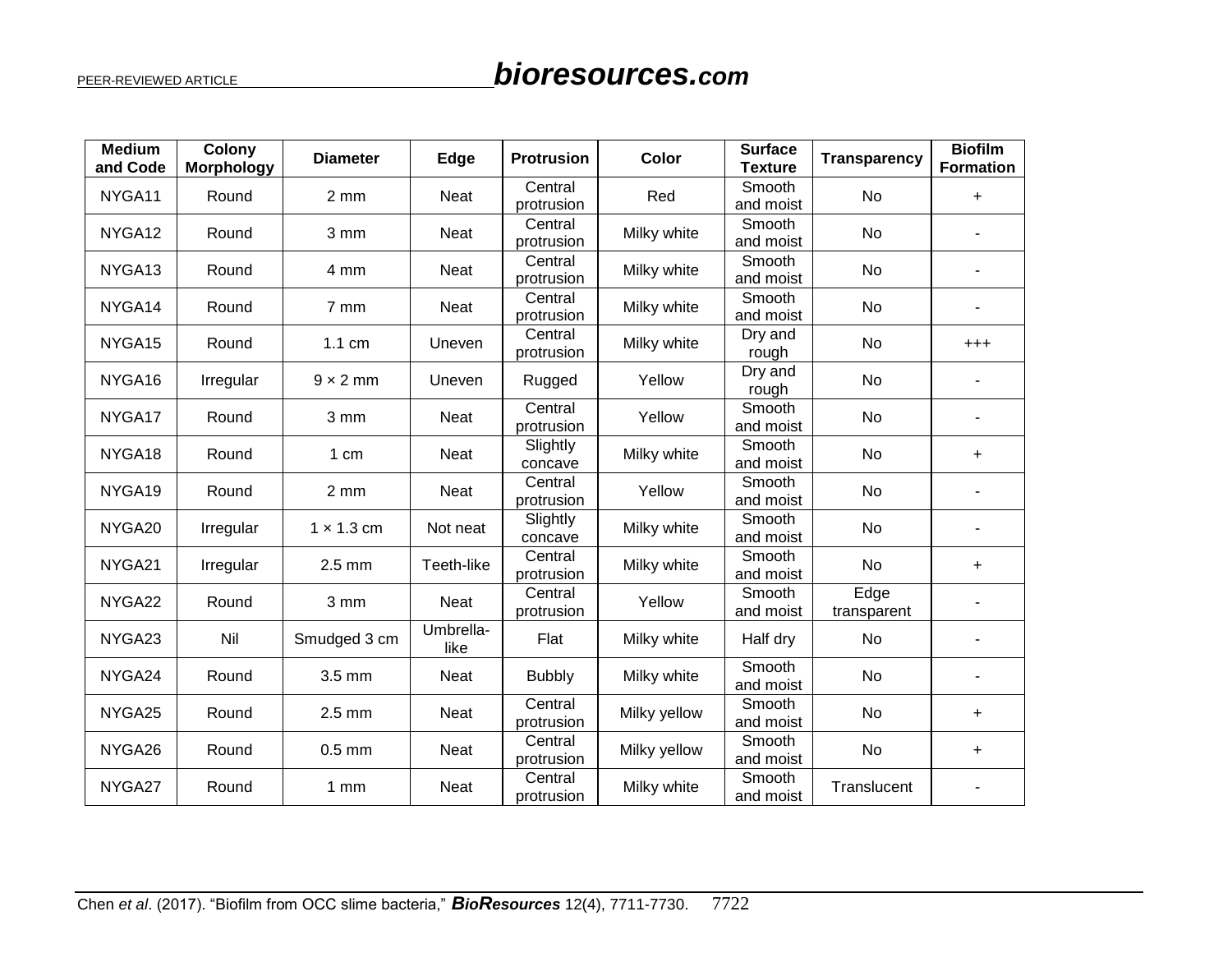| <b>Medium</b><br>and Code | <b>Colony</b><br><b>Morphology</b> | <b>Diameter</b>  | Edge                      | <b>Protrusion</b>     | Color        | <b>Surface</b><br><b>Texture</b> | Transparency | <b>Biofilm</b><br><b>Formation</b> |
|---------------------------|------------------------------------|------------------|---------------------------|-----------------------|--------------|----------------------------------|--------------|------------------------------------|
| NYGA28                    | Round                              | $0.2 \text{ mm}$ | Neat                      | Central<br>protrusion | Milky white  | <b>Smooth</b><br>and moist       | No           |                                    |
| NYGA29                    | Round                              | mm               | Neat                      | Central<br>protrusion | Milky yellow | Smooth<br>and moist              | No           |                                    |
| NYGA30                    | Nil                                | $2.5 \text{ cm}$ | Tree root<br>distribution | Flat                  | Milky white  | Dry                              | <b>No</b>    |                                    |
|                           |                                    |                  |                           |                       |              |                                  |              |                                    |

Note: biofilm formation: "-" means no biofilm formation ability, "+" means slight biofilm formation ability, "++" means moderate biofilm formation ability, "+++" means strong biofilm formation ability.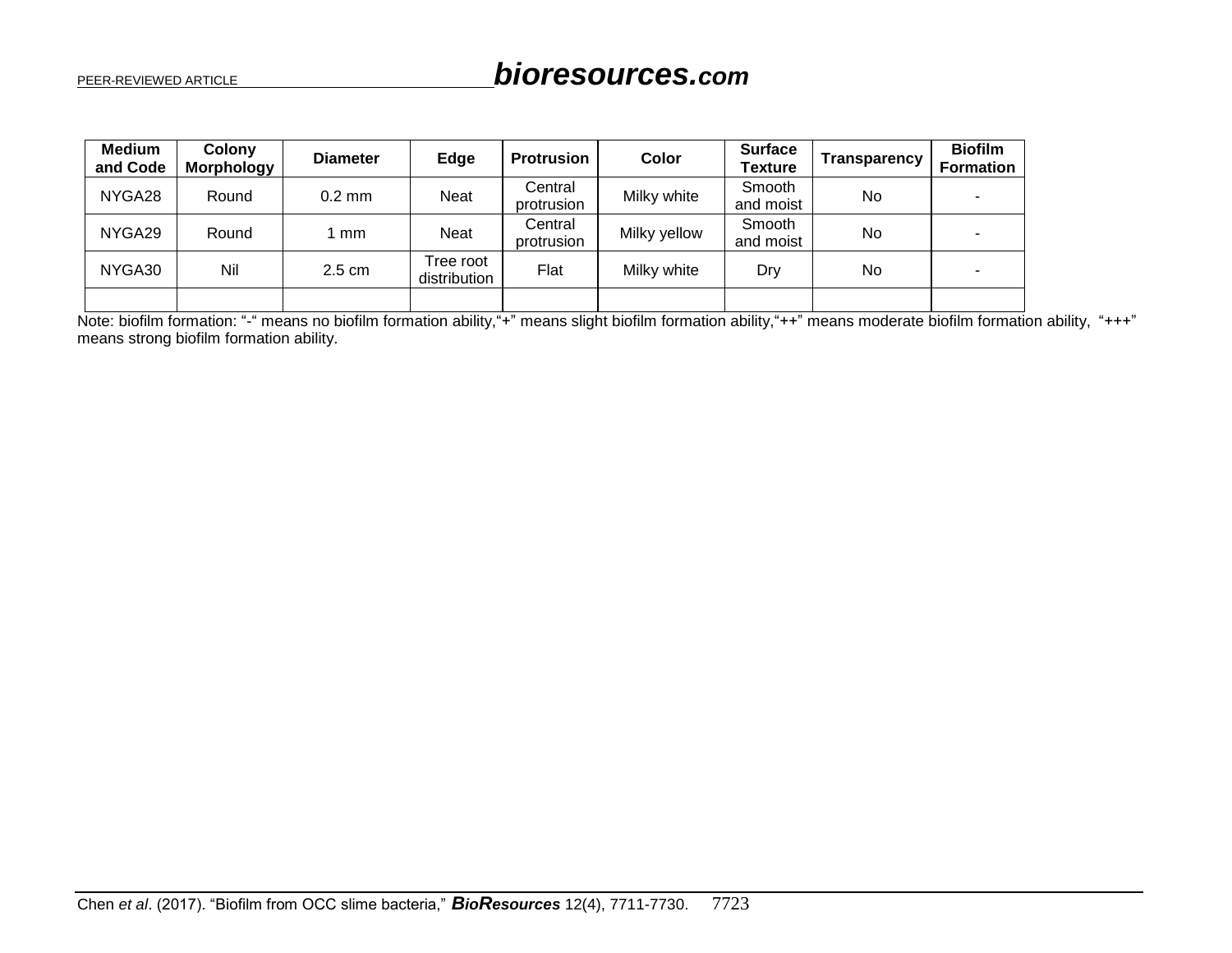## **16S rDNA Identification of the Biofilm-forming Bacteria**

The 18 biofilm-forming bacterial isolates were identified using the 16S rRNA gene. Of the 18 bacterial samples tested, sequencing results were successfully obtained for 14 of the samples (Table 2).

All of the isolates belonged to the phylum *Proteobacteria*. The phylogenetic tree is shown in Fig. 2.



**Fig. 2.** Phylogenetic tree of the biofilm-forming bacteria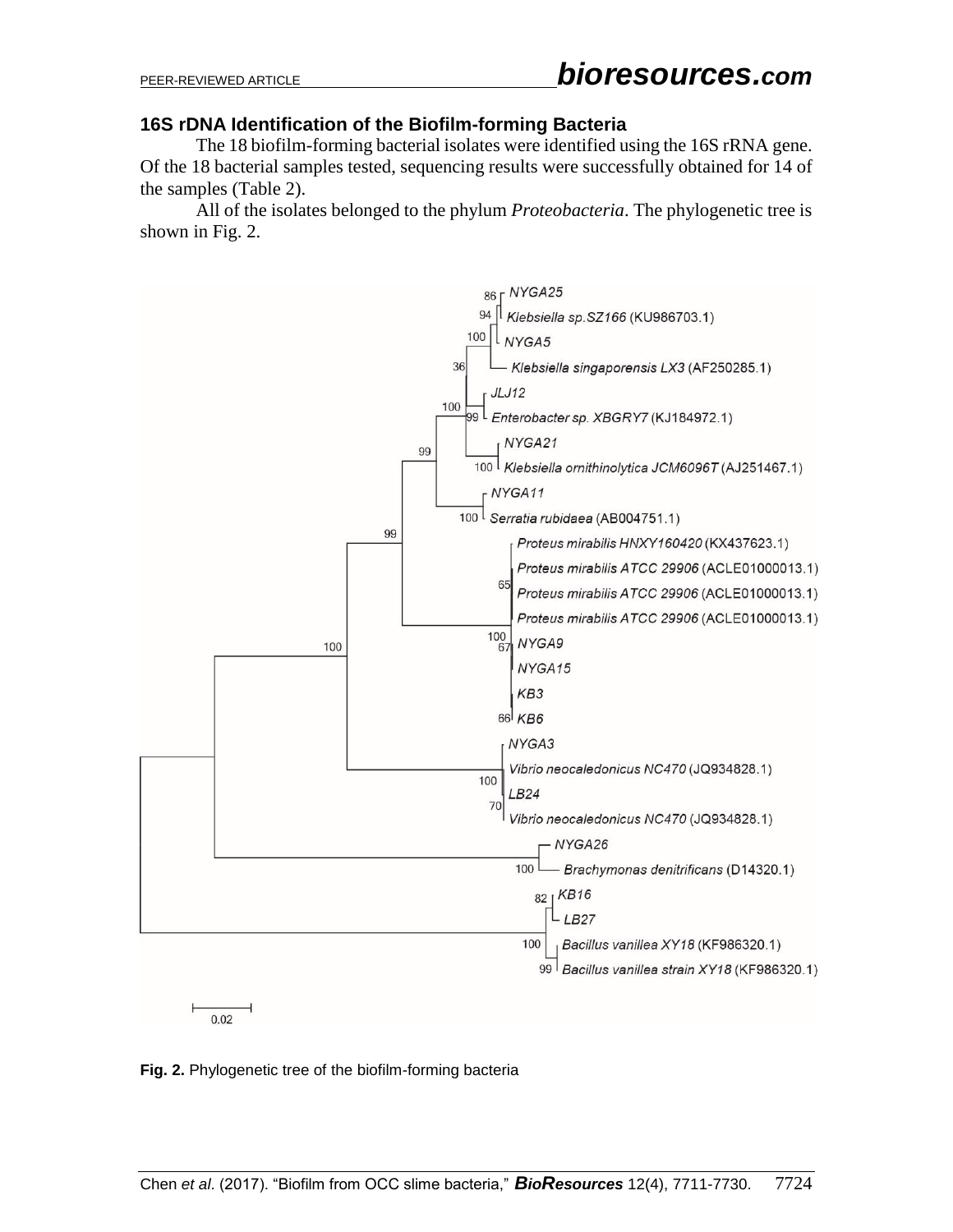| <b>Strain Code</b> | <b>Comparison Results</b>        | Similarity | Classification<br>(Phylum) |
|--------------------|----------------------------------|------------|----------------------------|
| JLJ12              | <i>Enterobacter</i> sp.          | 99%        | Proteobacteria             |
| KB <sub>3</sub>    | Proteus penneri                  | 99%        | Proteobacteria             |
| KB <sub>6</sub>    | Proteus mirabilis                | 99%        | Proteobacteria             |
| <b>KB16</b>        | <b>Bacillus methylotrophicus</b> | 99%        | Proteobacteria             |
| <b>LB24</b>        | Vibrio neocaledonicus            | 99%        | Proteobacteria             |
| <b>LB27</b>        | Bacillus sp.                     | 99%        | Proteobacteria             |
| NYGA3              | Vibrio neocaledonicus            | 99%        | Proteobacteria             |
| NYGA5              | Klebsiella variicola             | 99%        | Proteobacteria             |
| NYGA9              | Klebsiella sp.                   | 99%        | Proteobacteria             |
| NYGA11             | Serratia rubidaea                | 99%        | Proteobacteria             |
| NYGA15             | Proteus mirabilis                | 99%        | Proteobacteria             |
| NYGA21             | Raoultella planticola            | 99%        | Proteobacteria             |
| NYGA25             | Klebsiella sp.                   | 99%        | Proteobacteria             |
| NYGA26             | Brachymonas denitrificans        | 99%        | Proteobacteria             |

|  |  | Table 2. 16S rDNA Identification of the Biofilm-forming Bacteria |
|--|--|------------------------------------------------------------------|
|--|--|------------------------------------------------------------------|

## **Gram, Spore, and Capsule Staining**

Table 3 shows the results from the gram, spore, and capsule staining of the biofilmforming bacteria.

|                       | able 3. Staining Results of the Biofilm-forming Bacteria |                                                |                                                 |                                                |
|-----------------------|----------------------------------------------------------|------------------------------------------------|-------------------------------------------------|------------------------------------------------|
| <b>Strain</b><br>Code | <b>Bacterial Strain Name</b>                             | Gram Stain<br>$(-$ negative $/ +$<br>positive) | Capsule Staining<br>$(-$ absent / +<br>present) | Spore<br>Staining<br>(- absent /<br>+ present) |
| JLJ12                 | <i>Enterobacter</i> sp.                                  |                                                |                                                 |                                                |
| KB <sub>6</sub>       | Proteus mirabilis                                        |                                                |                                                 |                                                |
| KB16                  | Bacillus vanillea                                        | $\ddot{}$                                      |                                                 | $\ddot{}$                                      |
| LB <sub>24</sub>      | Vibrio neocaledonicus                                    | ۰                                              |                                                 |                                                |
| LB <sub>27</sub>      | Bacillus vanillea                                        | $\ddot{}$                                      |                                                 | $\ddot{}$                                      |
| NYGA5                 | Klebsiella singaporensis                                 |                                                | $\ddot{}$                                       |                                                |
| NYGA11                | Serratia rubidaea                                        |                                                |                                                 |                                                |
| NYGA21                | Klebsiella ornithinolytica                               |                                                |                                                 |                                                |
| NYGA25                | Klebsiella sp.                                           |                                                | $+$                                             |                                                |
| NYGA26                | <b>Brachymonas</b><br>denitrificans                      |                                                |                                                 |                                                |

**Table 3.** Staining Results of the Biofilm-forming Bacteria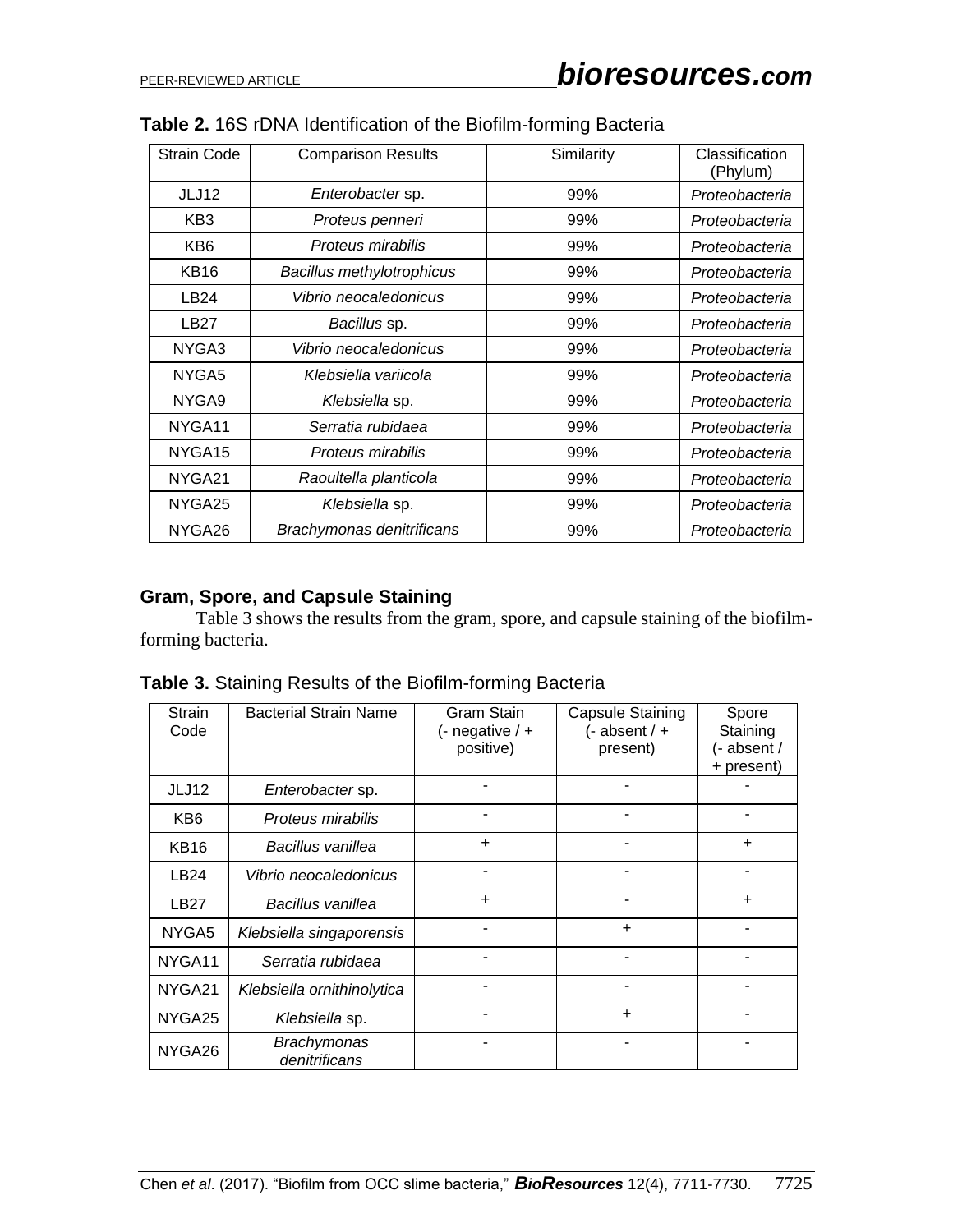#### **Physiological and Biochemical Tests**

The results observed for the physiological and biochemical identification tests are shown in Table 4.

| <b>Table 4.</b> Physiological and Biochemical Identification Results for the Biofilm- |  |
|---------------------------------------------------------------------------------------|--|
| forming Microorganisms                                                                |  |

| Group                               | JLJ            |                | KB                           |                          | LB                           |                          |                              | <b>NYGA</b>    |                          |                          |
|-------------------------------------|----------------|----------------|------------------------------|--------------------------|------------------------------|--------------------------|------------------------------|----------------|--------------------------|--------------------------|
| <b>Strain Code</b>                  | 12             | 6              | 16                           | 24                       | 27                           | 5                        | 11                           | 21             | 25                       | 26                       |
| <b>ONPG</b>                         | $\ddot{}$      | $\ddot{}$      | $\overline{\phantom{0}}$     | $\ddot{}$                | $\ddot{}$                    | $\ddot{}$                |                              | $\ddot{}$      | $\ddot{}$                | $\ddot{}$                |
| Arginine (ADH)                      | $\ddot{}$      | $\ddot{}$      | $\blacksquare$               | $\ddot{}$                | $\blacksquare$               | $\ddot{}$                |                              | $\ddot{}$      | $\ddot{}$                | $\ddot{}$                |
| Lysine (LDH)                        | $\ddot{}$      | $\ddot{}$      | $\overline{\phantom{a}}$     | $\ddot{}$                | $\ddot{}$                    | $\ddot{}$                | $\overline{\phantom{0}}$     | $\ddot{}$      | $\ddot{}$                | $\ddot{}$                |
| Ornithine (ODC)                     | $\ddot{}$      | +              | +                            | $\ddot{}$                | $\overline{a}$               | +                        | $\overline{\phantom{a}}$     | $\ddot{}$      | $\ddot{}$                | $\ddot{}$                |
| Citric acid (CIT)                   | $\ddot{}$      | $\ddot{}$      | $\ddot{}$                    | $\color{red}{+}$         | $\ddot{}$                    | $\ddot{}$                | $\ddot{}$                    | $\ddot{}$      | $\ddot{}$                | ۰                        |
| Hydrogen sulfide (H <sub>2</sub> S) | $\ddot{}$      | $\ddot{}$      | $\ddot{}$                    | $\ddot{}$                | $\overline{a}$               | +                        | ۰                            | $\ddot{}$      | $\ddot{}$                | +                        |
| Urease (URE)                        | $\ddot{}$      | ÷.             | +                            | $\ddot{}$                | $\frac{1}{2}$                | $\ddot{}$                |                              | $\ddot{}$      | $\ddot{}$                | $\ddot{}$                |
| Lactose (LAC)                       | ÷,             | $\ddot{}$      | $\overline{\phantom{0}}$     | $\ddot{}$                | $\overline{\phantom{0}}$     | ÷,                       | $\overline{\phantom{0}}$     | $\overline{a}$ | $\ddot{}$                | $\ddot{}$                |
| Indole (IND)                        | $\ddot{}$      | ÷,             | $\overline{\phantom{0}}$     | ÷,                       | $\blacksquare$               | $\overline{a}$           | $\qquad \qquad \blacksquare$ | $\ddot{}$      | ä,                       | +                        |
| <b>VP</b>                           | $\ddot{}$      | $\ddot{}$      | $\overline{\phantom{0}}$     | ÷,                       | $\blacksquare$               | $\ddot{}$                | $\blacksquare$               | $\ddot{}$      | $\ddot{}$                | +                        |
| Gelatin (GEL)                       | $\ddot{}$      | $\ddot{}$      | $\qquad \qquad \blacksquare$ | $\ddot{}$                | $\overline{\phantom{0}}$     | +                        | $\ddot{}$                    | ÷,             | $\ddot{}$                | +                        |
| Glucose (GLU)                       | $\blacksquare$ | ٠              | $\ddot{}$                    | ä,                       | +                            | $\overline{\phantom{0}}$ | $\ddot{}$                    | +              | $\overline{\phantom{0}}$ | $\blacksquare$           |
| Mannitol (MAN)                      | $\ddot{}$      | $\ddot{}$      | $\overline{\phantom{0}}$     | ÷,                       | +                            | L.                       |                              | +              | $\ddot{}$                | $\blacksquare$           |
| Inositol (INO)                      | ä,             | $\overline{a}$ | -                            | $\ddot{}$                | $\pmb{+}$                    | $\ddot{}$                | $\overline{\phantom{a}}$     |                | $\blacksquare$           | +                        |
| Sorbitol (SOR)                      | $\ddot{}$      | ä,             | $\blacksquare$               | ÷,                       | $\blacksquare$               | $\overline{\phantom{0}}$ | ä,                           | $\ddot{}$      | $\overline{\phantom{0}}$ | $\ddot{}$                |
| Rhamnose (RHA)                      | $\ddot{}$      | $\ddot{}$      | $\qquad \qquad \blacksquare$ | $\ddot{}$                | $\qquad \qquad \blacksquare$ | +                        | -                            | +              | $\ddot{}$                | +                        |
| Sucrose (SAC)                       | $\ddot{}$      | $\ddot{}$      | $\overline{\phantom{0}}$     |                          | $\ddot{}$                    | $\overline{\phantom{0}}$ | $\ddot{}$                    | +              | $\ddot{}$                |                          |
| Melibiose (MEL)                     | ä,             | $\ddot{}$      | $\frac{1}{2}$                | ä,                       | $\ddot{}$                    | $\overline{\phantom{0}}$ |                              | $\ddot{}$      | $\ddot{}$                | ÷,                       |
| Amygdalin (AMY)                     | ÷,             | +              | $\overline{a}$               | $\overline{a}$           | $\ddot{}$                    | $\overline{a}$           | $\blacksquare$               |                | $\ddot{}$                | $\blacksquare$           |
| Arabinose (ARA)                     | $\ddot{}$      | $\ddot{}$      | $\blacksquare$               | $\blacksquare$           | $\bf{+}$                     | $\blacksquare$           | $\overline{\phantom{a}}$     | +              | $\ddot{}$                | $\overline{\phantom{a}}$ |
| Oxidase (OX)                        | ٠              | -              | $\frac{1}{2}$                | $\overline{\phantom{0}}$ | $\overline{\phantom{0}}$     | -                        |                              | ٠              |                          |                          |

Note: ONPG: β-galactosidase test; VP: Acetoin Test; -: negative; +: positive

#### **SEM Images**

Figure 3 shows the SEM photos of the above-mentioned samples. It was found that while the cell size varied among the different biofilm-forming bacteria, the majority were rod-shaped.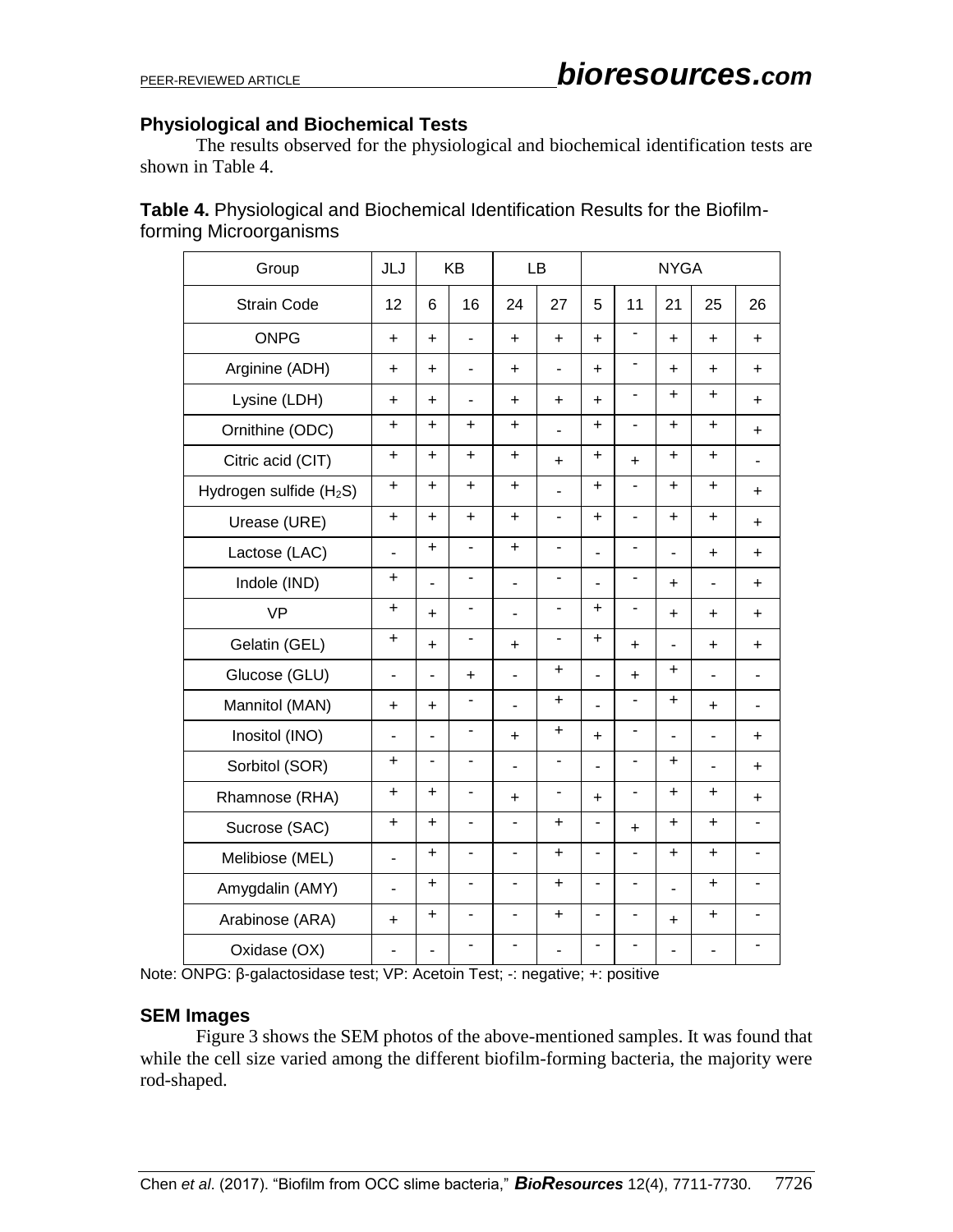# PEER-REVIEWED ARTICLE *bioresources.com*



**Fig. 3 (a-h).** SEM images of the biofilm-forming microorganisms: (a) JLJ12, (b) KB6, (c) KB16, (d) LB24, (e) LB27, (f) NYGA5, (g) NYGA11, (h) NYGA21, (i) NYGA25, and (j) NYGA26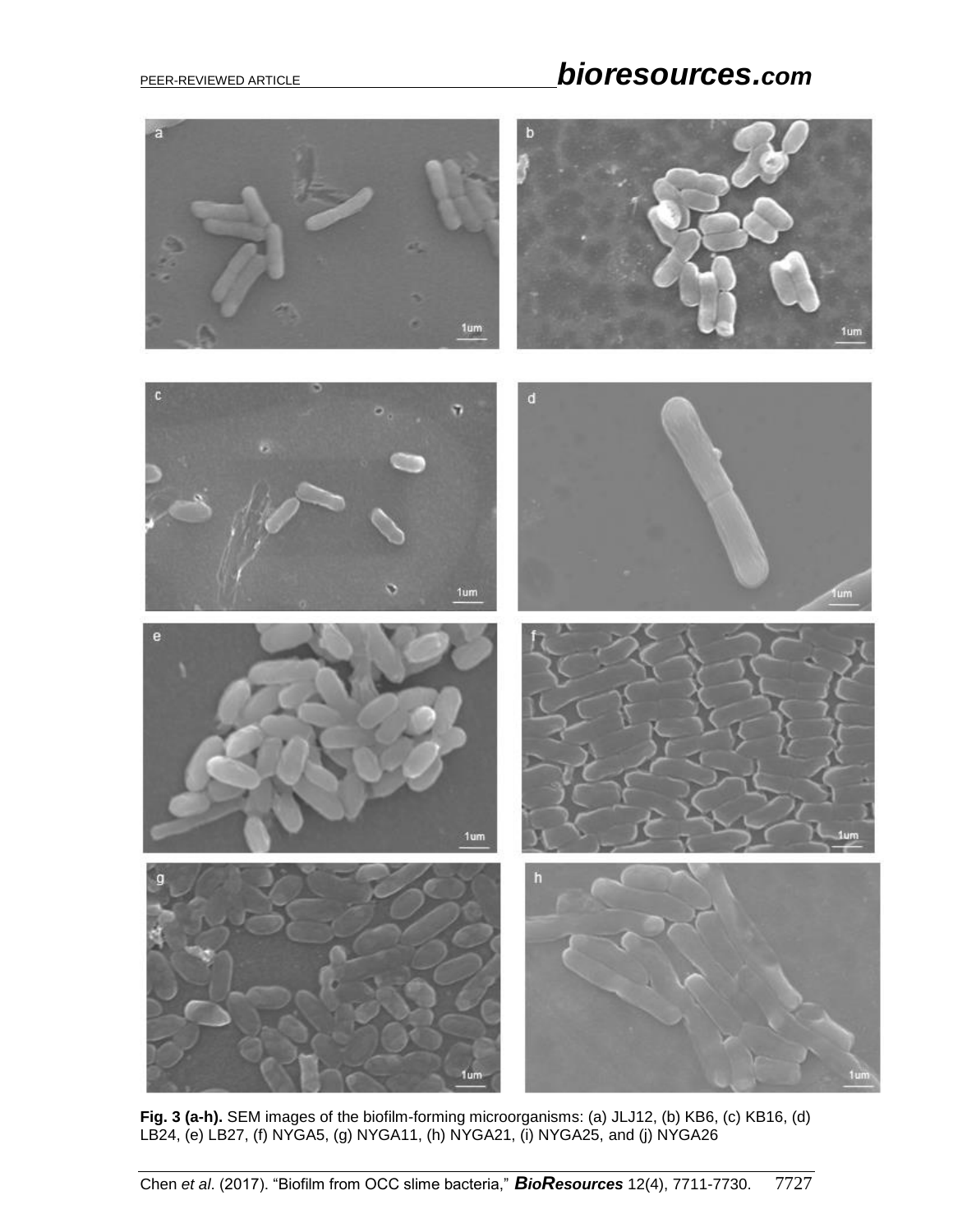

**Fig. 3 (i-j).** SEM images of the biofilm-forming microorganisms: (a) JLJ12, (b) KB6, (c) KB16, (d) LB24, (e) LB27, (f) NYGA5, (g) NYGA11, (h) NYGA21, (i) NYGA25, and (j) NYGA26

## **CONCLUSIONS**

This paper focuses on the slime problem in the wire section of paper machine using OCC fibers as main material, and discusses the microbial diversity of slime by 16S rDNA and purification. In addition, the biofilm-forming ability of different bacteria was also studied.

- 1. The sequencing results revealed that the main bacterial phylum in the OCC slime samples was *Proteobacteria*.
- 2. Among the 99 pure cultures isolated from the slime, the strains *Proteus penneri*, *Klebsiella variicola*, *Klebsiella* sp., and *Proteus mirabilis* all had strong biofilmforming abilities, and were able to form biofilms on the smooth surface of the test tubes; therefore, these four bacteria should be targeted for removal from slime.

## **ACKNOWLEDGMENTS**

The authors would like to acknowledge the support from the Zhejiang Provincial Natural Science Foundation of China (Grant No. LY15C160002), State Key Laboratory of Pulp and Paper Engineering (Grant No. 201744), Key Research & Development Project of Zhejiang Province (Grant No. 2017C03045), Key Laboratory of Recycling and Eco-treatment of Waste Biomass of Zhejiang Province (Grant Nos. 2016REWB12 and 2016REWB24), Zhejiang Provincial Collaborative Innovation Center of Agricultural Biological Resources Biochemical Manufacturing, and Zhejiang Provincial Key Lab for Chem. & Bio. Processing Technology of Farm Products (Grant Nos. 2016KF0016 and 2016KF0201).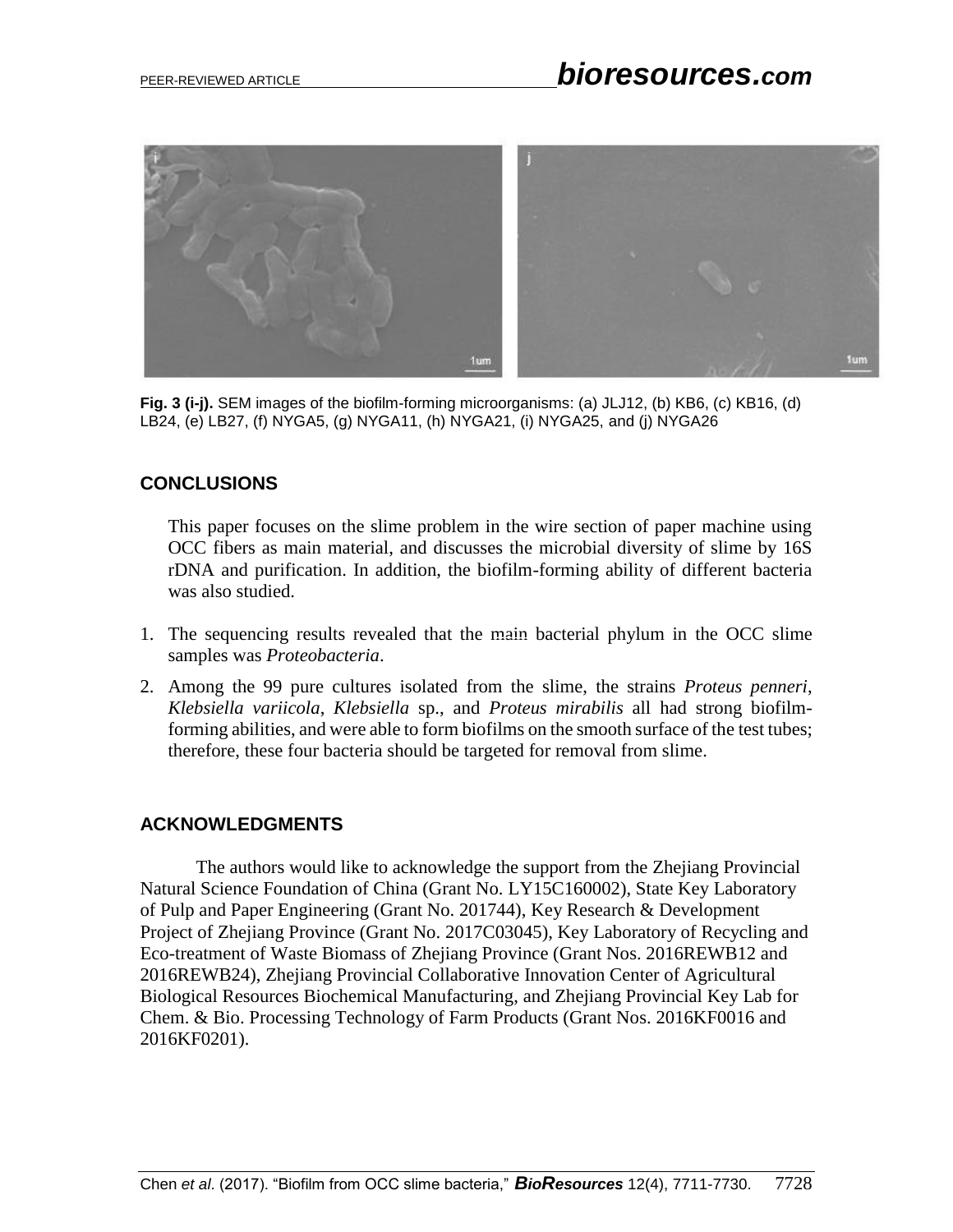## **REFERENCES CITED**

- Ashori, A., Cordeiro, N., Faria, M., and Hamzeh, Y. (2013). "Effect of chitosan and cationic starch on the surface chemistry properties of bagasse paper," *Int. J. Biol. Macromol.* 58, 343-348. DOI: [10.1016/j.ijbiomac.2013.04.056](http://dx.doi.org/10.1016/j.ijbiomac.2013.04.056)
- Barbiroli, A., Bonomi, F., Capretti, G., Iametti, S., Manzoni, M., Piergiovanni, L., and Rollini, M. (2012). "Antimicrobial activity of lysozyme and lactoferrin incorporated in cellulose-based food packaging," *Food Control* 26(2), 387-392. DOI: [10.1016/j.foodcont.2012.01.046](http://dx.doi.org/10.1016/j.foodcont.2012.01.046)
- China Paper Association (CPA) (2016). "The annual report of China' paper industry in 2015," *China's Pulp and Paper Industry* 37(11), 20-31.
- Chen, H., Chen, K., Yang, R., Yang, F., and Gao, W. (2011). "Use of aluminum trihydrate filler to improve the strength properties of cellulosic paper exposed to high temperature treatment," *BioResources* 6(3), 2399-2410. DOI: [10.15376/biores.6.3.2399-2410](http://dx.doi.org/10.15376/biores.6.3.2399-2410)
- Chen, H., Lou, J., Yang, F., Zhou, J.-N., Zhang, Y., and Yao, H. (2016). "Use of oxalicacid-modified stellerite for improving the filter capability of  $PM<sub>2.5</sub>$  of paper composed of bamboo residues," *International Journal of Polymer Science* 2016, 1-7. DOI: [10.1155/2016/2198506](http://dx.doi.org/10.1155/2016/2198506)
- Chen, H., Zhang, Y., Wo, Q., Yang, F., Wang, J., Guo, Y., and Zheng, Q. (2015). "Modified PCC used in papermaking processes," *BioResources* (10)3, 5125-5139. DOI: [10.15376/biores.10.3.5125-5139](http://dx.doi.org/10.15376/biores.10.3.5125-5139)
- Dong, C., Li, C., Xiao, H., He, B., and Qian, X. (2014). "β-Cyclodextrin grafted cellulose and cationic starch for antibacterial paper products: A comparative study," *BioResources* 9(2), 3580-3590. DOI: [10.15376/biores.9.2.3580-3590](http://dx.doi.org/10.15376/biores.9.2.3580-3590)
- Fan, H. M., Liu, P., Liu, J. N., and Xu, B. F. (2015). "Effect of hydrodynamic shear on agglomerated ground calcium carbonate filler after surface modification with starch and its effects on paper properties," *BioResources* 10(3), 5655-5665. DOI: [10.15376/biores.10.3.5655-5665](http://dx.doi.org/10.15376/biores.10.3.5655-5665)
- Hettegger, H., Beaumont, M., Potthast, A., and Rosenau, T. (2016). "Aqueous modification of nano- and microfibrillar cellulose with a click synthon," *ChemSusChem* 9(1), 75-79. DOI: [10.1002/cssc.201501358](http://dx.doi.org/10.1002/cssc.201501358)
- Li, L., Zhang, M., Song, S., and Wu, Y. (2016a). "Starch/sodium stearate modified flyash based calcium silicate: Effect of different modification routes on paper properties," *BioResources* 11(1), 2166-2173. DOI: [10.15376/biores.11.1.2166-2173](http://dx.doi.org/10.15376/biores.11.1.2166-2173)
- Li, T., Fan, J., Chen, W., Shu, J., Qian, X., Wei, H., Wang, Q., and Shen, J. (2016b). "Coaggregation of mineral filler particles and starch granules as a basis for improving filler-fiber interaction in paper production," *Carbohyd. Polym.* 149, 20-27. DOI: [10.1016/j.carbpol.2016.04.082](http://dx.doi.org/10.1016/j.carbpol.2016.04.082)
- Lin, Q. B., Wang, T. J., Song, H., and Li, B. (2010). "Analysis of isothiazolinone biocides in paper for food packaging by ultra-high-performance liquid chromatography-tandem mass spectrometry," *Food Addit. Contam.* 27(12), 1775- 1781. DOI: [10.1080/19440049.2010.521896](http://dx.doi.org/10.1080/19440049.2010.521896)
- Neyret, C., Herry, J. M., Meylheuc, T., and Dubois-Brissonnet, F. (2014). "Plant-derived compounds as natural antimicrobials to control paper mill biofilms," *J. Ind. Microbiol. Biot.* 41(1), 87-96. DOI: [10.1007/s10295-013-1365-4](http://dx.doi.org/10.1007/s10295-013-1365-4)